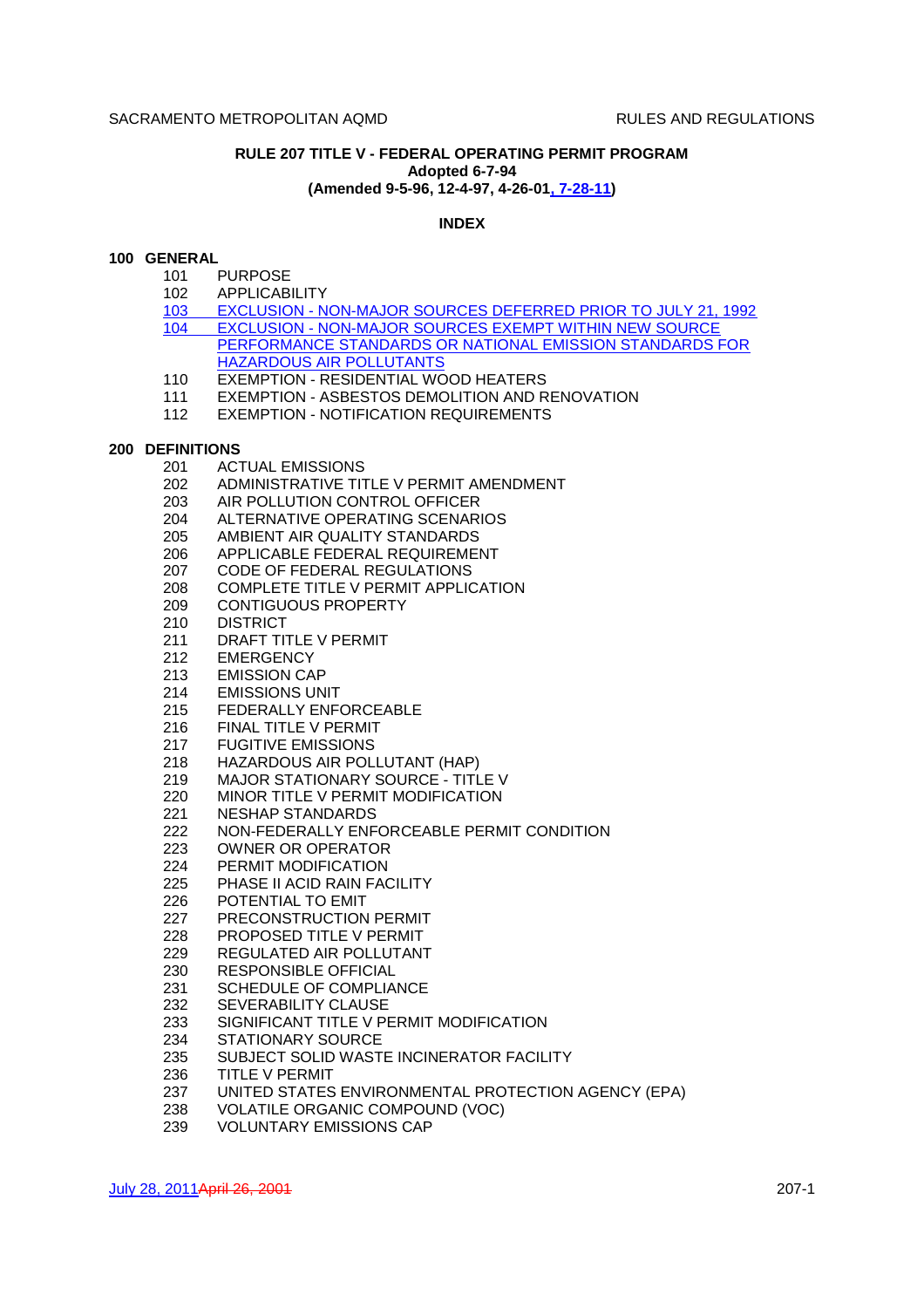# **300 STANDARDS**

- 301 TIMING FOR SUBMITTAL OF TITLE V PERMIT APPLICATION
- 302 CORRECTING AND UPDATING OF A TITLE V PERMIT APPLICATION
- 303 TITLE V PERMIT APPLICATION SHIELD
- 304 CERTIFICATION REQUIREMENTS
- 305 TITLE V PERMIT CONTENT
- 306 TITLE V PERMIT TERM
- 307 TITLE V PERMIT SHIELD
- 308 OPERATIONAL FLEXIBILITY

# **400 ADMINISTRATIVE REQUIREMENTS**

- 401 COMPLETE APPLICATION
- 402 PRELIMINARY DECISION
- 403 PUBLICATION AND PUBLIC COMMENT, PRELIMINARY DECISION
- 404 TRANSMITTING OF INFORMATION TO EPA
- 405 EPA OBJECTION<br>406 PUBLIC OBJECTI
- PUBLIC OBJECTION
- 407 FINAL ACTION ON TITLE V PERMITS
- 408 NOTIFICATION AND PUBLICATION OF FINAL ACTION
- 409 ADMINISTRATIVE TITLE V PERMIT AMENDMENTS
- 410 MINOR TITLE V PERMIT MODIFICATIONS
- 411 REOPENING OF TITLE V PERMIT FOR CAUSE
- 412 REOPENING OF TITLE V PERMIT FOR CAUSE BY EPA
- 413 COMPLIANCE REQUIREMENTS
- 414 EMERGENCY PROVISIONS

# **500 REPORTING AND RECORDKEEPING**

- 501 REPORTING REQUIREMENTS
- 502 RECORDKEEPING REQUIREMENTS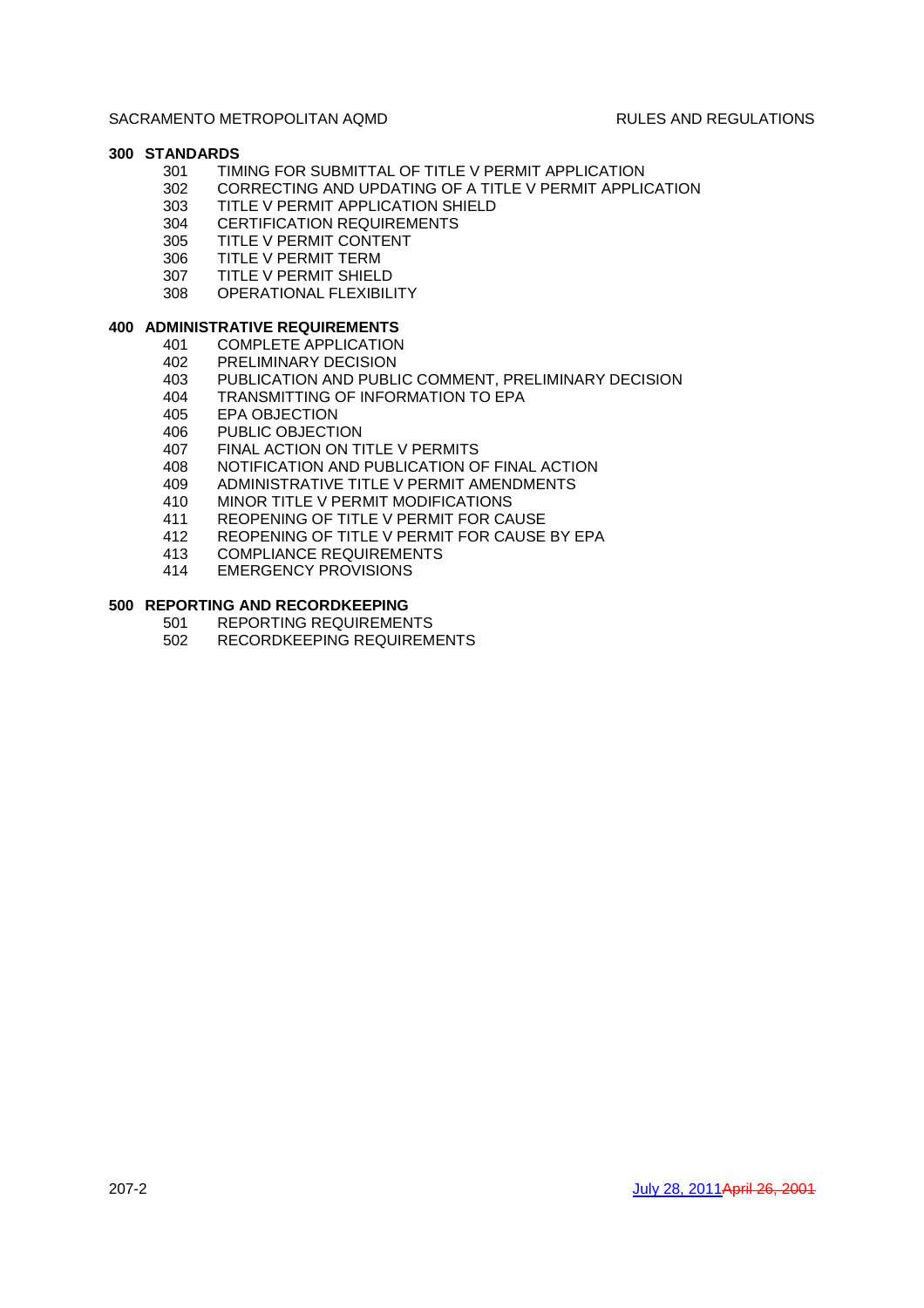### **100 GENERAL**

101 **PURPOSE:** To establish an operating permitting system consistent with the requirements of 42 U.S.C. Section 7661 et seq. (Title V) and pursuant to 40 CFR Part 70. Stationary sources subject to the requirements of this Rule are also required to comply with any other applicable federal, state, or District orders, rules and regulations, including requirements pertaining to prevention of significant deterioration pursuant to Rule 203, PREVENTION OF SIGNIFICANT DETERIORATION, requirements to obtain an authority to construct pursuant to Rule 201, GENERAL PERMIT REQUIREMENTS, or applicable requirements under the District's new source review rule in the State Implementation PlanRule 202, NEW SOURCE REVIEW.

#### 102 **APPLICABILITY:** This rule shall apply to the following sources:

- 102.1 Major stationary sources as defined in Section 219.
- 102.2 Any stationary source with a potential to emit 100 tons per year of any regulated air pollutant.
- 102.23 Affected sources under the acid rain provisions of Title IV of the Federal Clean Air Act.
- 102.34 Any source subject to Rule 203, PREVENTION OF SIGNIFICANT DETERIORATION.
- 102.45 Any solid waste incineration unit required to obtain a Title V permit pursuant to Section 129(e) (42 U.S.C. Section 7429) of the Federal Clean Air Act.
- 102.56 Any other stationary source in a source category designated, pursuant to 40 CFR Part 70.3, by rule by EPA.
- 102.67 Any stationary source that is subject to standards or other requirements promulgated pursuant to Section 111 or 112 (42 U.S.C. Section 7411 or 7412) of the Federal Clean Air Act., published after July 21, 1992, designated, pursuant to 40 CFR Part 70.3, by EPA at the time the new standard or requirement is promulgated.
- 103 **EXCLUSION NON-MAJOR SOURCES DEFERRED PRIOR TO JULY 21, 1992:** The applicability determination pursuant to Section 102.6 of this rule shall not include standards or other requirements promulgated pursuant to Section 111 or 112 (42 U.S.C. Section 7411 or 7412) of the Federal Clean Air Act prior to July 21, 1992, that are applicable to non-major sources, unless EPA completes rulemaking eliminating this provision from 40 CFR 70.3(b).
- 104 **EXCLUSION NON-MAJOR SOURCES EXEMPT WITHIN NEW SOURCE PERFORMANCE STANDARDS OR NATIONAL EMISSION STANDARDS FOR HAZARDOUS AIR POLLUTANTS:** The applicability determination pursuant to Section 102.6 of this rule shall not include standards or other requirements promulgated pursuant to Section 111 or 112 (42 U.S.C. Section 7411 or 7412) of the Federal Clean Air Act, published after July 21, 1992, if the EPA, at the time the new standard or requirement is promulgated, determines that non-major sources are deferred or exempt from the requirement to obtain a Title V permit.
- 110 **EXEMPTION RESIDENTIAL WOOD HEATERS:** This rule shall not apply to residential wood heaters.
- 111 **EXEMPTION ASBESTOS DEMOLITION AND RENOVATION:** This rule shall not apply to any demolition or renovation operation at an asbestos-containing source if the source is required to obtain a permit solely because it is subject to the demolition and renovation requirements in Section 304 of Rule 902, ASBESTOS.
- 112 **EXEMPTION NOTIFICATION REQUIREMENTS:** The requirements of Sections 401 through 408 shall not apply to the following:
	- 112.1 Administrative Title V permit amendments as defined in Section 202.
	- 112.2 Operational changes that are allowed under Section 308.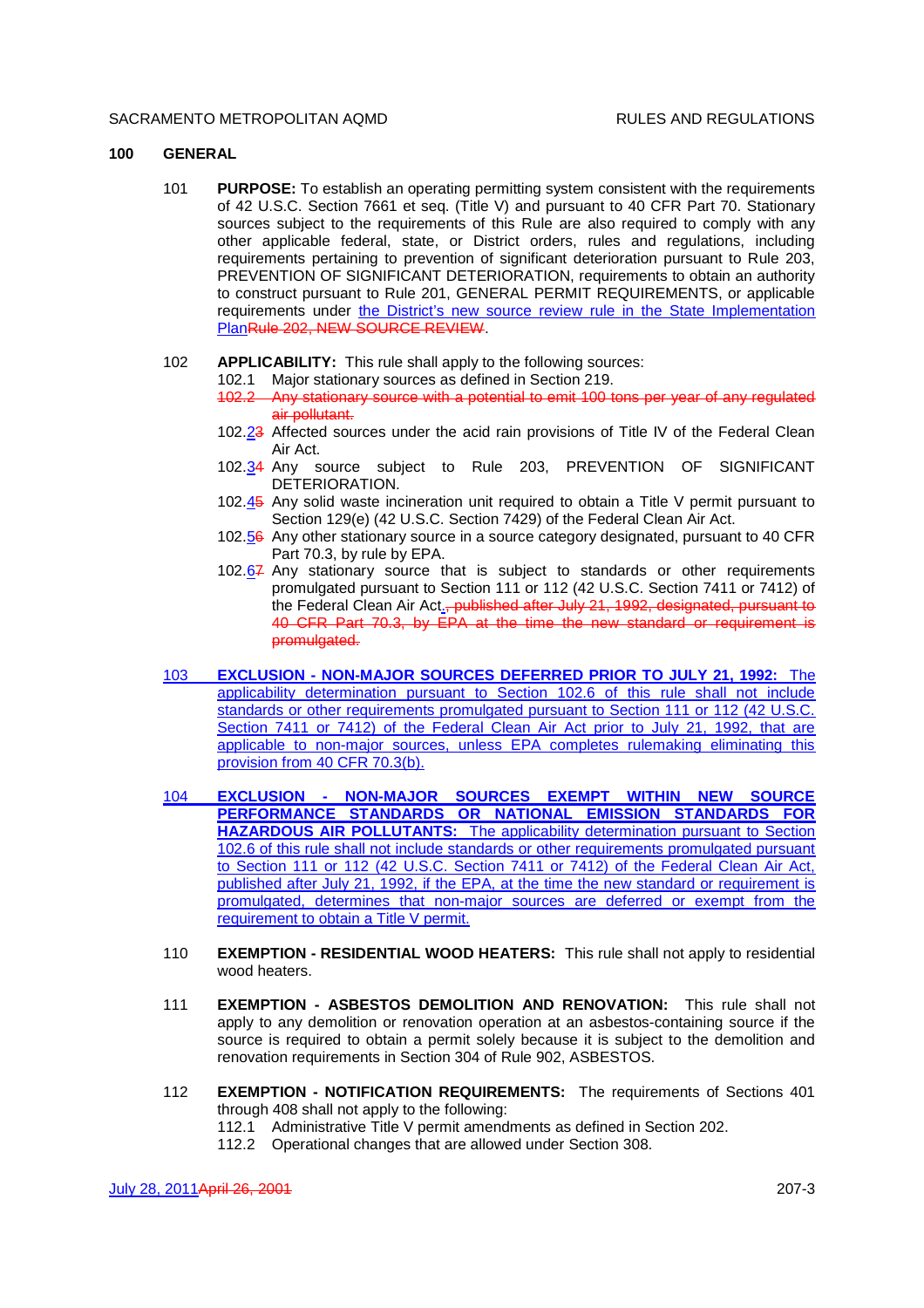## **200 DEFINITIONS**

- 201 **ACTUAL EMISSIONS:** Measured or estimated emissions which most accurately represent the emissions from an emissions unit.
- 202 **ADMINISTRATIVE TITLE V PERMIT AMENDMENT:** A permit revision that is not a modification as defined by the District's new source review rule in the State Implementation Plan Rule 202, NEW SOURCE REVIEW and is limited to the following:

202.1 Corrects typographical errors;

- 202.2 Identifies a change in the name, address, or phone number of any person identified in the permit, or provides a similar minor administrative change at the stationary source;
- 202.3 Requires more frequent monitoring or reporting by the responsible official of the stationary source;
- 202.4 Allows for change in ownership or operational control of a source where the Air Pollution Control Officer determines that no other change in the Title V permit is necessary, provided that a written agreement containing a specific date for transfer of Title V permit responsibility, coverage, and liability between the current and new responsible official has been submitted to the Air Pollution Control Officer; or
- 202.5 Incorporates into the Title V permit the conditions of a preconstruction permit that is issued to an existing Title V stationary source through the District's new source review rule in the State Implementation Plan Rule 202, NEW SOURCE REVIEW and meeting the procedural requirements specified in Sections 401 through 408 of this Rule and the compliance requirements in Section 305 of this Rule; or
- 202.6 Removes equipment, provided that equipment removal does not result in an increase in emissions.

Administrative Title V permit amendments for purposes of the acid rain portion of the Title V permit shall be governed by regulations promulgated under Title IV (42 U.S.C. Section 7651 et Seq) of the Federal Clean Air Act.

- 203 **AIR POLLUTION CONTROL OFFICER:** The air pollution control officer of the Sacramento Metropolitan Air Quality Management District (SMAQMD), or his or her designee.
- 204 **ALTERNATIVE OPERATING SCENARIOS:** Any alternative operating conditions of the permitted emissions units at the stationary source which are:
	- 204.1 Identified by the responsible official in the Title V permit application;
	- 204.2 Approved by the Air Pollution Control Officer;
	- 204.3 Specified in the Title V permit conditions; and
	- 204.4 In compliance with all applicable District, state, and federal requirements.
- 205 **AMBIENT AIR QUALITY STANDARDS:** National Ambient Air Quality Standards.
- 206 **APPLICABLE FEDERAL REQUIREMENT:** All of the following as they apply to emissions units at a stationary source (including requirements that have been promulgated or approved by EPA through rulemaking at the time of issuance of the Title V permit but have future effective compliance dates):
	- 206.1 Any standard or other requirement provided for in the applicable state implementation plan approved by EPA or in the federal implementation plan promulgated by EPA;
	- 206.2 Any term or condition of any preconstruction permit issued pursuant to regulations approved or promulgated through rulemaking under Title I, including parts C or D, or the Federal Clean Air Act, including permits issued pursuant to the District's new source review rule in the State ImplementationRule 202, NEW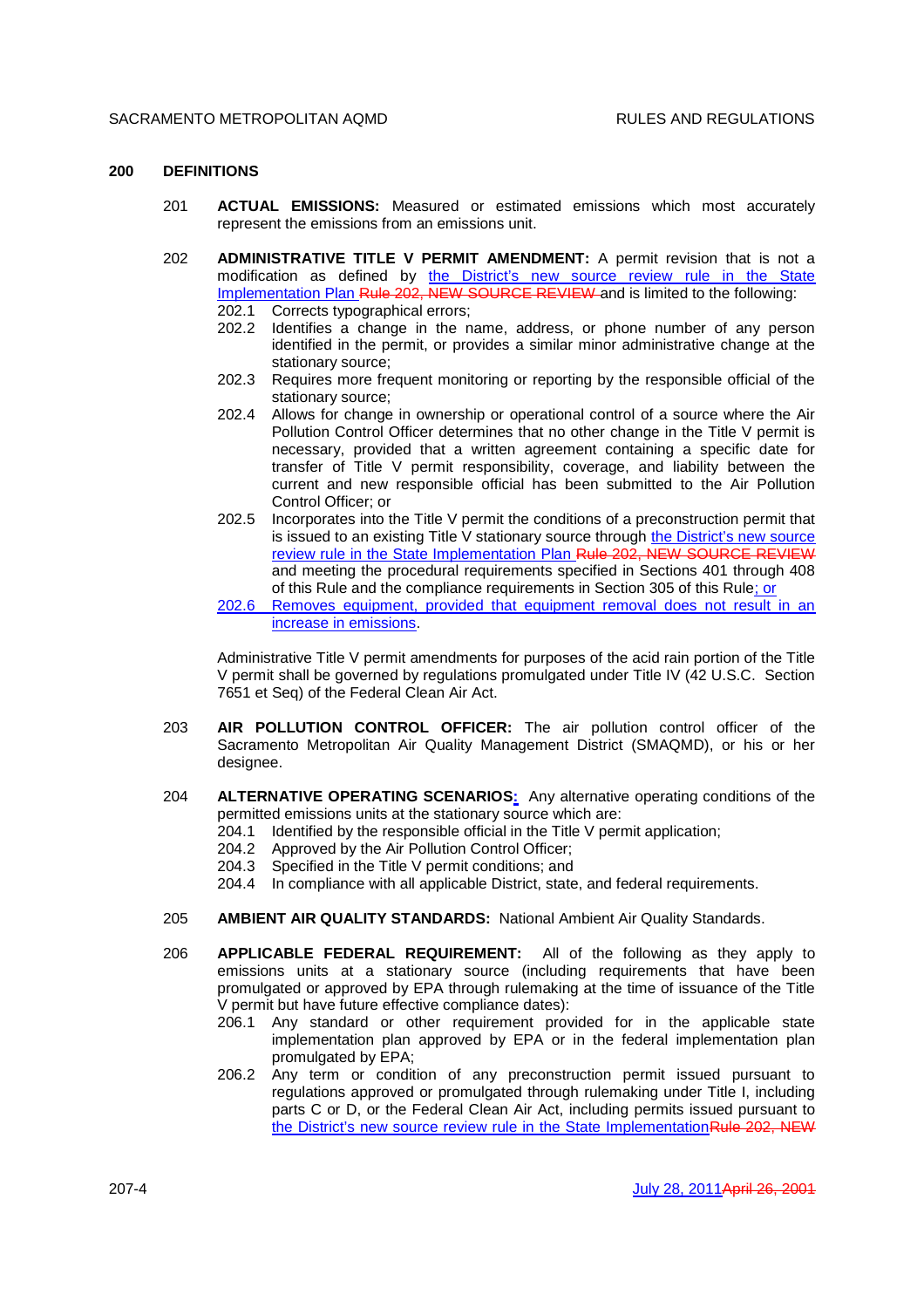SOURCE REVIEW, or Rule 203, PREVENTION OF SIGNIFICANT DETERIORATION;

- 206.3 Any standard or other requirement under Section 112 (U.S.C. Section 7412) of the Federal Clean Air Act, including any requirement concerning accident prevention under Section 112(r) (42 U.S.C. Section 7412(r)(7) of the Federal Clean Air Act;
- 206.4 Any standard or other requirement of the acid rain program under Title IV (42 U.S.C. Section 7651 et Seq) of the Federal Clean Air Act, or the regulations promulgated thereunder;
- 206.5 Any monitoring or other requirements established pursuant to Section 504(b) (42 U.S.C. Section 7661c(b) or Section 114(a)(3) (42 U.S.C. Section 7414(a)(3) of the Federal Clean Air Act;
- 206.6 Any standard or other requirement of the regulations promulgated to protect stratospheric ozone under Title VI of the Federal Clean Air Act, unless the EPA has determined that such requirements need not be contained in a Title V permit;
- 206.7 Any national ambient air quality standard or increment or visibility requirement under part C of Title I of the Federal Clean Air Act, but only as it would apply to temporary sources permitted pursuant to Section 504(e) (42 U.S.C. Section 7661c(e) of the Federal Clean Air Act;
- 206.8 Any standard or other requirement governing solid waste incineration under section 129 (42 U.S.C. Section 7429) of the Federal Clean Air Act;
- 206.9 Any standard or requirement or consumer and commercial products, under Section 183(e) (42 U.S.C. Section 7511b(e) of the Federal Clean Air Act; and
- 206.10 Any standard or other requirement under Section 111 (42 U.S.C. Section 7411) of the Federal Clean Air Act, including those adopted in Rule 801, NEW SOURCE PERFORMANCE STANDARDS.
- 207 **CODE OF FEDERAL REGULATIONS (CFR):** The United States Code of Federal **Regulations**
- 208 **COMPLETE TITLE V PERMIT APPLICATION:** An application that meets all applicable requirements specified in the District's "LIST AND CRITERIA" for permit applications.
- 209 **CONTIGUOUS PROPERTY:** Two or more parcels of land with a common boundary or separated solely by a public roadway or other public right-of-way.
- 210 **DISTRICT:** The Sacramento Metropolitan Air Quality Management District.
- 211 **DRAFT TITLE V PERMIT:** The version of a Title V permit for which the Air Pollution Control Officer offers public participation pursuant to Section 403.
- 212 **EMERGENCY:** A situation arising from sudden and reasonable unforeseeable events beyond the control of the stationary source, including acts of God, which situation requires normal operation, and that causes the stationary source to exceed a technologybased emission limitation under the Title V permit, due to unavoidable increases in emissions attributable to the emergency. An emergency shall not include noncompliance to the extent caused by improperly designed equipment, lack of preventative maintenance, careless or improper operation, or operator error.
- 213 **EMISSION CAP:** A federally enforceable emission limit affecting one or more emission units at a stationary source.
- 214 **EMISSIONS UNIT:** An identifiable operation or piece of process equipment such as an article, machine, or other contrivance which controls, emits, may emit, or results in the emissions of any regulated air pollutant or HAP. For purpose of this rule, each source of fugitive emissions shall be treated as an emissions unit and shall be subject to all exemptions and requirements applicable to emissions units.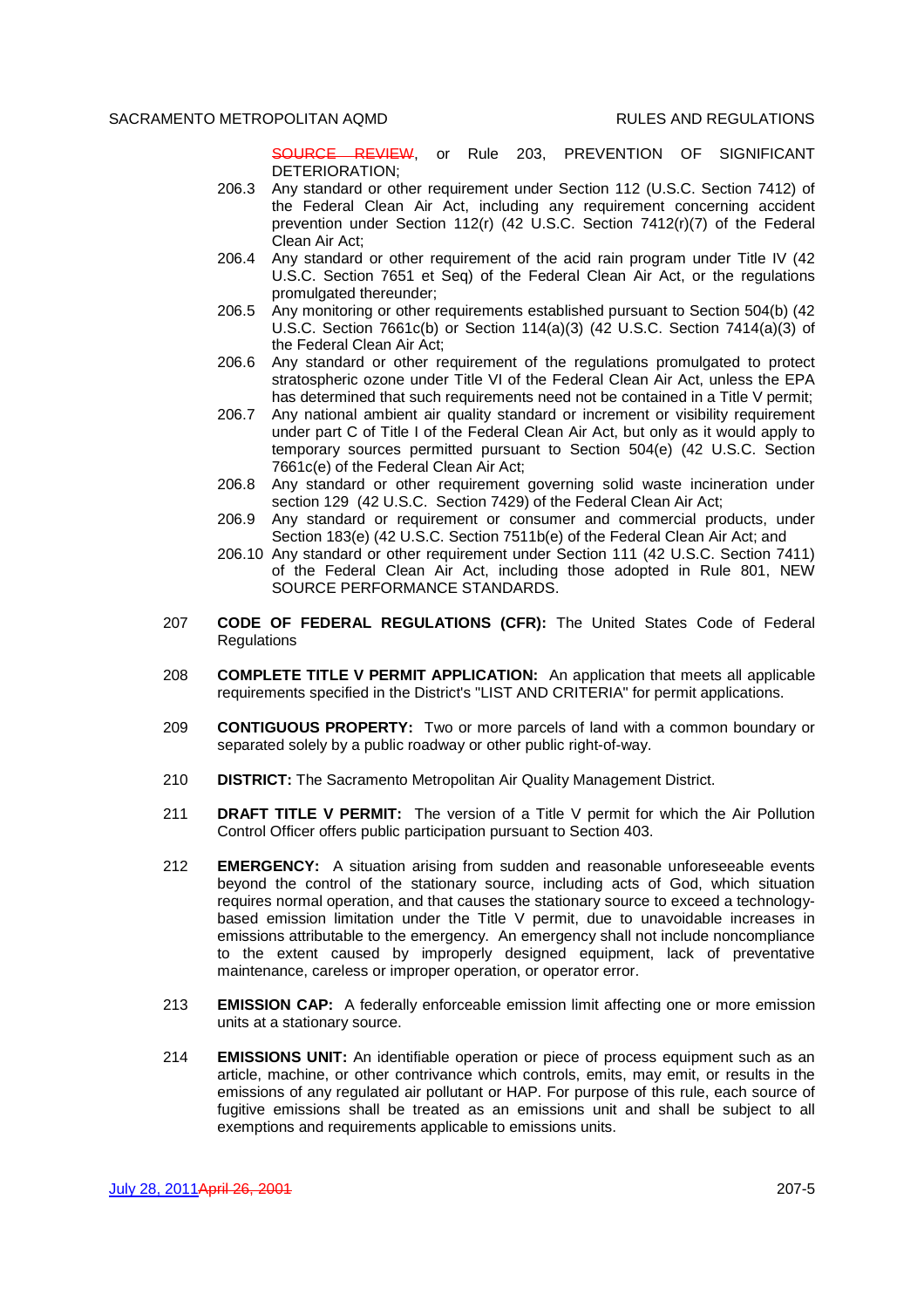- 215 **FEDERALLY ENFORCEABLE:** All limitations and conditions which are enforceable by EPA, including:
	- 215.1 Requirements developed pursuant to 40 CFR Parts 60 (NSPS), 61 (NESHAPS), 63 (HAP), 70 (State Operating Permit Programs), and 72 (Permits Regulation, Acid Rain);
	- 215.2 Requirements contained in the State Implementation Plan (SIP), that are applicable to the District; and
	- 215.3 District permit requirements established pursuant to the District's new source review rule in the State Implementation Plan, or Rule 203, PREVENTION OF SIGNIFICANT DETERIORATION.40 CFR Part 52.21 (PSD) or District permit requirements established pursuant to 40 CFR Part 51, Subpart I (NSR).
- 216 **FINAL TITLE V PERMIT:** The version of the Title V permit that is issued by the Air Pollution Control Officer that has completed all applicable review procedures required by Section 400.
- 217 **FUGITIVE EMISSIONS:** Emissions which could not reasonably pass through a stack, chimney, vent, or other functionally-equivalent opening.
- 218 **HAZARDOUS AIR POLLUTANT (HAP):** Any air pollutant listed pursuant to Section 112(b) (42 U.S.C. Section 7412(b) of the Federal Clean Air Act.
- 219 **MAJOR STATIONARY SOURCE TITLE V:** For the purpose of this rule, a major stationary source is defined as follows:
	- 219.1 Except as provided in Sections 219.2, 219.3, and 219.4, Aa stationary source, with a potential to emit that equals or exceeds 100 tons per year of any regulated air pollutant;
	- 219.2 A stationary source that emits greenhouse gases that are "subject to regulation" as defined in 40 CFR 70.2, provided that the mass emissions of all greenhouse gases emitted, without consideration of Global Warming Potential, are equal to or greater than 100 tons per year;
	- 219.32 A stationary source, as defined in Section 112 (42 U.S.C. Section 7412) of the Federal Clean Air Act, with a potential to emit 10 tons per year, or more, of any hazardous air pollutant or 25 tons per year, or more, of any combination of hazardous air pollutants other than radionuclides, or such lesser quantity as the EPA may establish by rule. All fugitive emissions of hazardous air pollutants are included in determining the stationary source's potential to emit. For radionuclides, the definition of a major facility shall have the meaning specified by EPA by rule; or
	- 219.43 A stationary source with a potential to emit a regulated air pollutant in quantities equal to or exceeding any of the following thresholds:
		- $\overline{a}$ . 2550 tons per year of nitrogen oxides;
		- b. 2550 tons per year of volatile organic compounds; or, 100 tons per year of sulfur dioxide, 100 tons per year of carbon monoxide, or 100 tons per year of PM10 or with a potential to emit exceeding
		- $c.$  the major stationary source thresholds that are listed in Title I of the Federal Clean Air Act for nitrogen oxides or volatile organic compounds, the thresholds that are listed in 40 CFR Part 51 for carbon monoxide, or the thresholds that are listed in 40 CFR Part 52 for PM10 or sulfur dioxide which correspond to the nonattainment *classification* designation of the District.
	- 219.5 The fugitive emissions of a source shall not be considered in determining whether it is a major stationary source pursuant to Sections 219.1, 219.2, or 219.4, unless the source belongs to one of the following categories of stationary sources:
		- 1. Coal cleaning plants (with thermal dryers);
		- 2. Kraft pulp mills;
		- 3. Portland cement plants;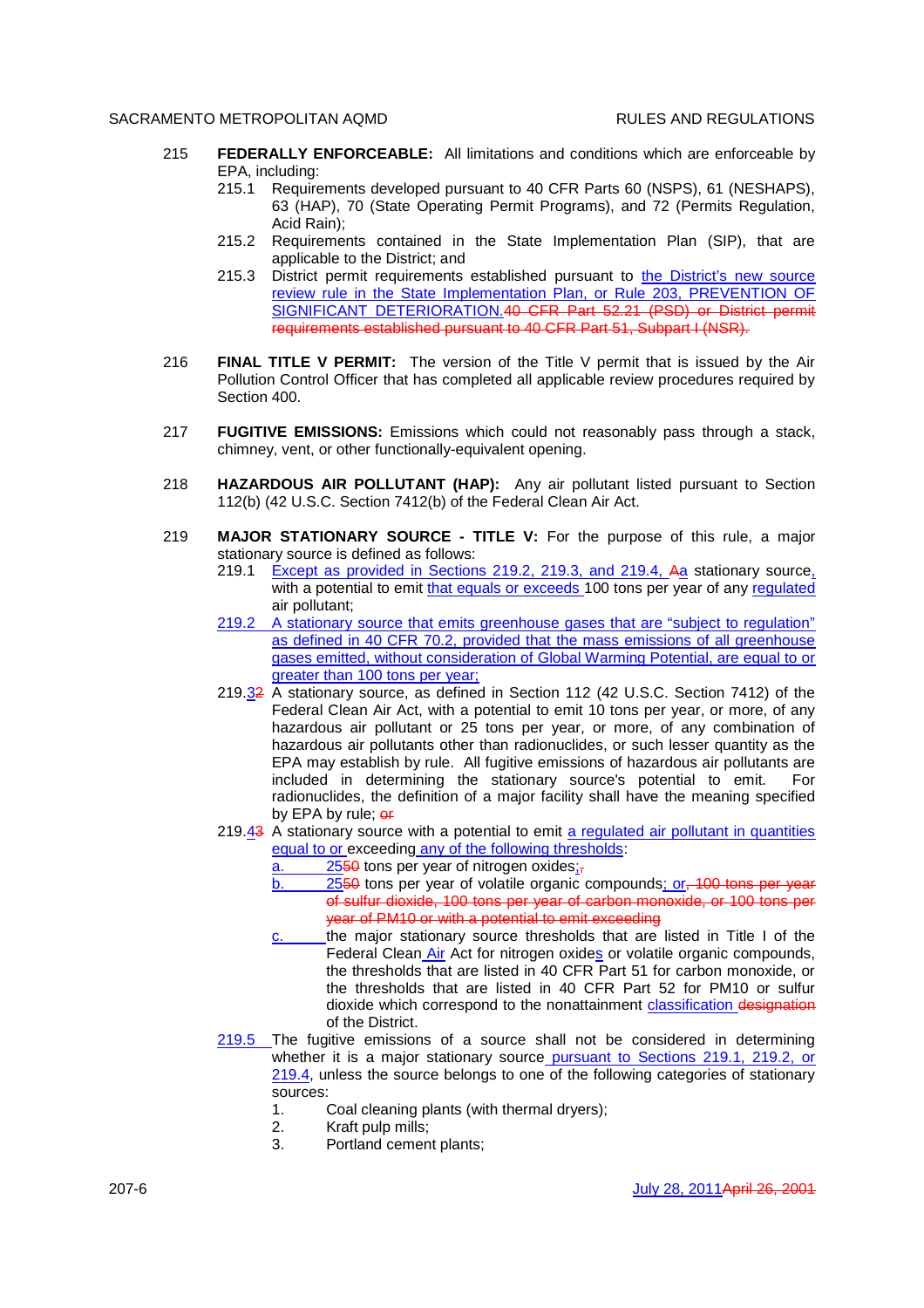- 4. Primary zinc smelters;
- 5. Iron and steel mills;
- 6. Primary aluminum ore reduction plants;
- 7. Primary copper smelters;
- 8. Municipal incinerators capable of charging more than 250 tons of refuse per day;
- 9. Hydrofluoric, sulfuric, or nitric acid plant;
- 10. Petroleum refineries;
- 11. Lime plants;
- 12. Phosphate rock processing plants;
- 13. Coke oven batteries;
- 14. Sulfur recovery plants;
- 15. Carbon black plants (furnace process);
- 16. Primary lead smelters;
- 17. Fuel conversion plants;
- 18. Sintering plants;
- 19. Secondary metal production plants;
- 20. Chemical process plants;
- 21. Fossil-fuel boilers (or combination thereof) totaling more than 250 million British thermal units per hour heat input;
- 22. Petroleum storage and transfer units with a total storage capacity exceeding 300,000 barrels;
- 23. Taconite ore processing plants;
- 24. Glass fiber processing plants;
- 25. Charcoal production plants;
- 26. Fossil-fuel-fired steam electric plants of more than 250 million British thermal units per hour heat input; or
- 27. All other stationary source categories regulated by a standard promulgated under Section 111 or 112 (42 U.S.C. Section 7411 of 7412) of the Federal Clean Air Act, but only with respect to those air pollutants that have been regulated for that category.
- 220 **MINOR TITLE V PERMIT MODIFICATION:** A modification to a federally enforceable condition in a Title V permit to operate which:
	- 220.1 Is not a significant Title V permit modification;
	- 220.2 Is not an administrative Title V permit amendment; and
	- 220.3 Does not violate any applicable requirements which are federally enforceable.
- 221 **NESHAP:** National Emissions Standards for Hazardous Air Pollutants (40 CFR Part 61).
- 222 **NON-FEDERALLY ENFORCEABLE CONDITION:** A condition not subject to enforcement actions by EPA.
- 223 **OWNER OR OPERATOR:** Any person who owns, leases, operates, controls, or supervises a stationary source.
- 224 **PERMIT MODIFICATION:** Any revision to a Title V permit that cannot be accomplished under provisions for administrative Title V permit amendments pursuant to Section 409. A Title V permit modification for the purpose of the acid rain portion of the Title V permit shall be governed by 40 CFR Part 72 regulations promulgated under Title IV of the Federal Clean Air Act.
- 225 **PHASE II ACID RAIN FACILITY:** A facility that includes any affected unit listed in 40 CFR Part 72.6 that is subject to the Acid Rain Program.
- 226 **POTENTIAL TO EMIT:** The maximum physical and operational design capacity to emit a pollutant during each calendar year. Limitations on the physical or operational design capacity, including emissions control devices and limitations on hours of operation, may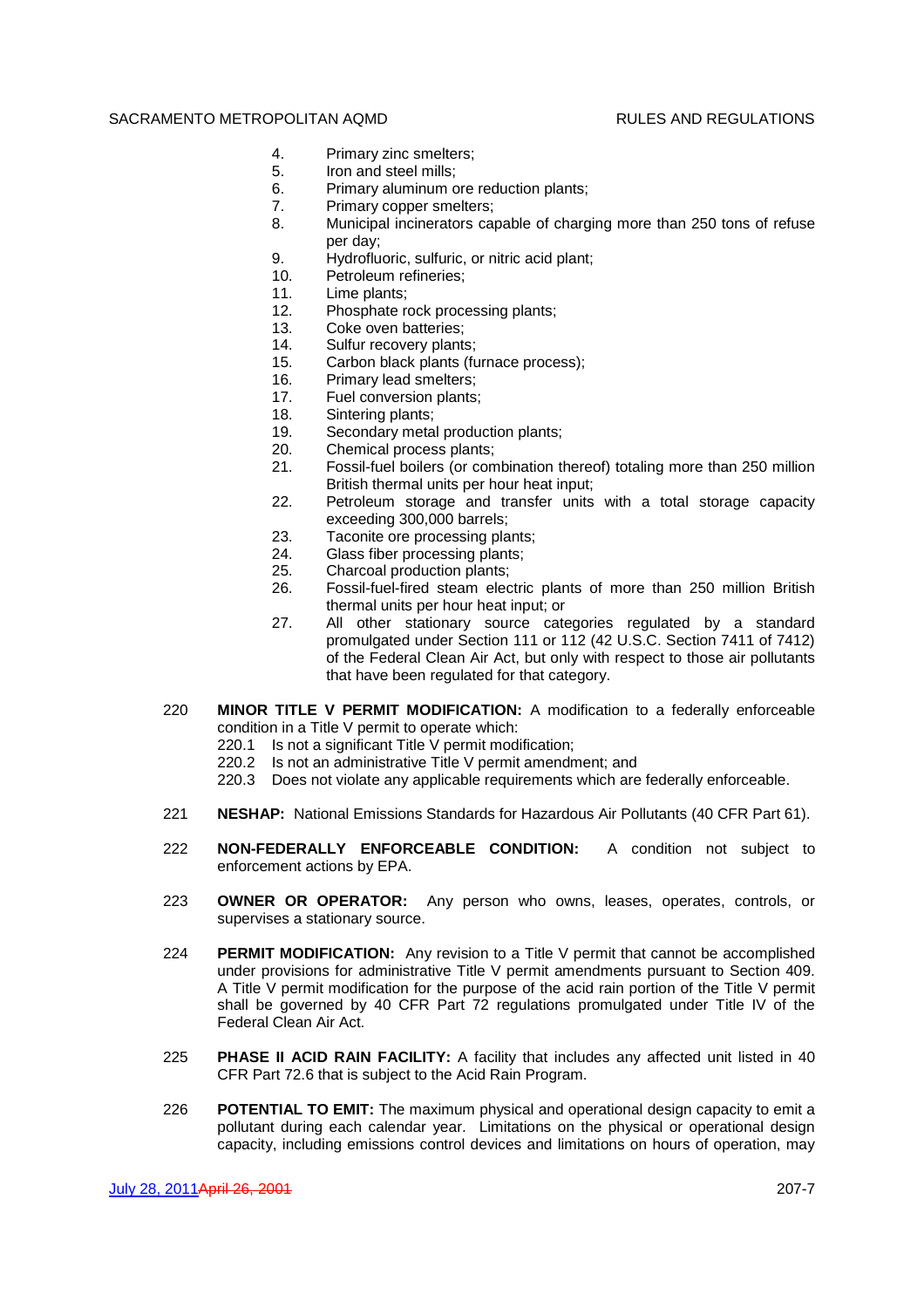be considered only if such limitations are federally enforceable or legally and practicably enforceable by the District.

- 227 **PRECONSTRUCTION PERMIT:** A permit authorizing construction of an emissions unit and includes the following:
	- 227.1 A preconstruction permit issued pursuant to Rule 203, PREVENTION OF SIGNIFICANT DETERIORATION; or
	- 227.2 An Authority to Construct permit issued pursuant to Rule 201, GENERAL PERMIT REQUIREMENTS and the District's new source review rule in the State ImplementationRule 202, NEW SOURCE REVIEW.
- 228 **PROPOSED TITLE V PERMIT:** The version of the Title V permit that the Air Pollution Control Officer proposes to issue and forwards to the EPA for review pursuant to Section 404.

#### 229 **REGULATED AIR POLLUTANT:** Any of the following air pollutants:

- 229.1 Any pollutant for which a national ambient air quality standard has been promulgated under Title I of the Federal Clean Air Act, including nitrogen oxides and volatile organic compounds as precursors to ozone;
- 229.2 Any pollutant that is regulated under any standard promulgated under Section 111(42 U.S.C. Section 7411) of the Federal Clean Air Act, including New Source Performance Standards in 40 CFR Part 60;
- 229.3 Any Class I or II substance subject to a standard promulgated under or established by Title VI of the Federal Clean Air Act;
- 229.4 Any pollutants regulated under Section 112 (42 U.S.C. Section 7412) of the Federal Clean Air Act, including Sections 112(g), 112(j), and 112(r) (42 U.S.C. Sections 7412(g), 7412(j), and 7412(r) of the Federal Clean Air Act, including the following:
	- a. Any pollutant subject to requirements under Section 112(j) (42 U.S.C. Section 7412(i) of the Federal Clean Air Act If EPA fails to promulgate a standard by the date established pursuant to Section 112(e) (42 U.S.C. Section 7412(i) of the Federal Clean Air Act, any pollutant for which a source would be major shall be considered to be a regulated air pollutant on the date 18 months after the applicable date established pursuant to Section 112(e) (42 U.S.C. Section 7412(e) of the Federal Clean Air Act; and
	- b. Any pollutant for which the requirements of Section 112(g)(2) (42 U.S.C. Section 7412(g)(2) of the Federal Clean Air Act have been met, but only with respect to individual sources subject to Section 112(g)(2) (U.S.C. Section 7412(g)(2) of the Federal Clean Air Act requirements.
- 230 **RESPONSIBLE OFFICIAL:** For the purpose of this rule, a responsible official shall mean one of the following:
	- 230.1 For a corporation: a president, secretary, treasurer, or vice-president of the corporation in charge of a principal business function, or any other person who performs similar policy or decision-making functions for the corporation, or a duly authorized representative of such person if the representative is responsible for the overall operation of one or more manufacturing, production, or operating facilities applying for or subject to a Title V permit and either:
		- a. The facilities employ more than 250 persons or have gross annual sales or expenditures exceeding \$25 million (in second quarter 1980 dollars); or
		- b. The delegation of authority to such representatives is approved in advance by the Air Pollution Control Officer;
	- 230.2 For a partnership or sole proprietorship: a general partner or the proprietor, respectively;
	- 230.3 For a municipality, state, federal, or other public agency: either a principal executive officer or ranking elected official. For the purposes of this rule, a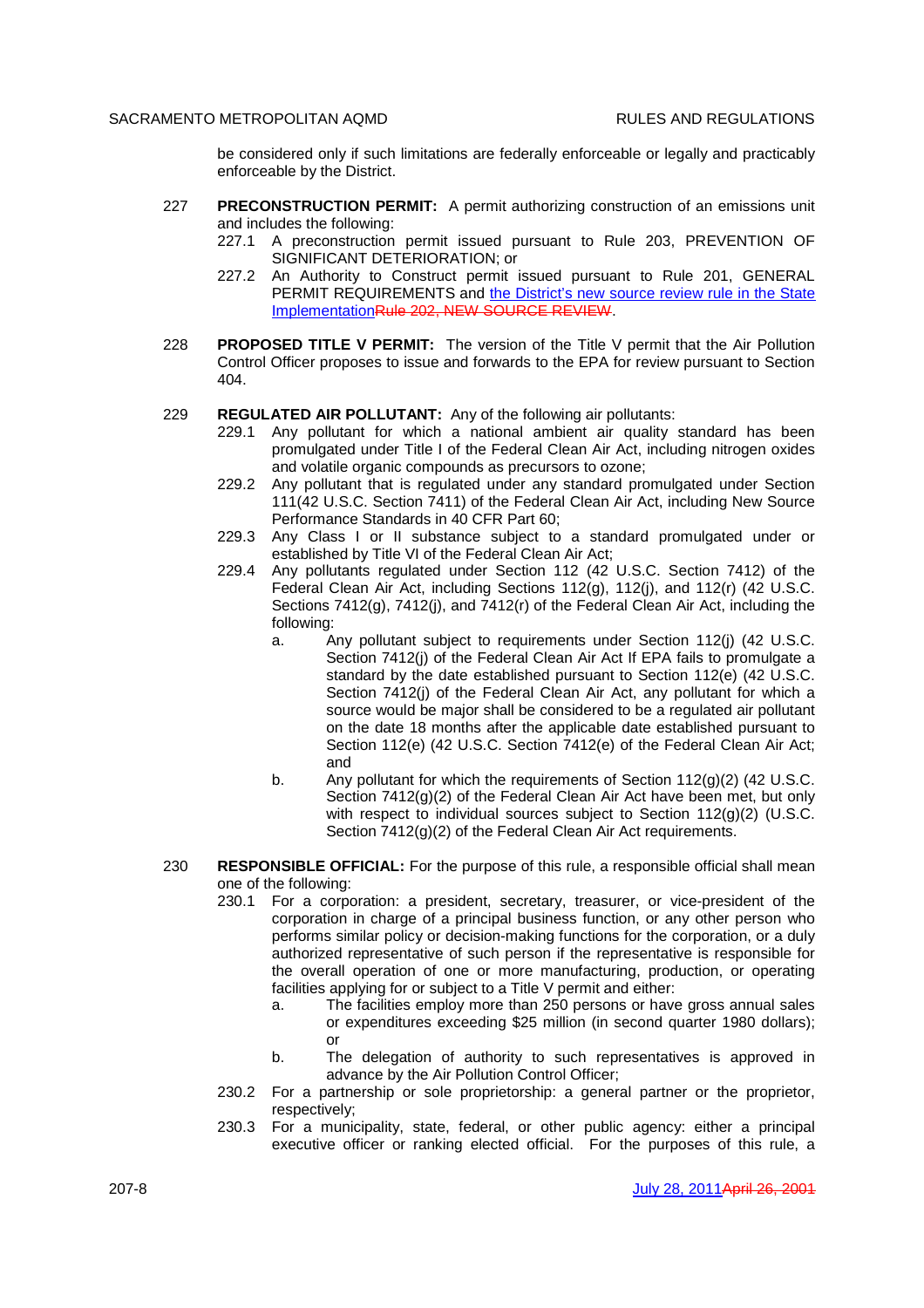principal executive officer of a federal agency includes the chief executive officer having responsibility for the overall operations of a principal geographic unit of the agency (e.g., a Regional Administrator of EPA); or

- 230.4 For phase II acid rain facilities subiect to Title IV requirements:
	- a. The designated representative in so far as actions, standards, requirements, or prohibitions under Title IV of the Federal Clean Air Act or the regulations promulgated thereunder are concerned; and
	- b. The designated representative for any other purposes under 40 CFR Part 70 regulations.
- 231 **SCHEDULE OF COMPLIANCE:** A schedule of remedial measures, including an enforceable sequence of actions or operations, leading to compliance with an applicable implementation plan, emission standard, emission limitation, or emission prohibition.
- 232 **SEVERABILITY CLAUSE:** A statement in the Title V permit that, in the case of a challenge to any part of the Title V permit, the remaining parts of the Title V permit will remain valid.
- 233 **SIGNIFICANT TITLE V PERMIT MODIFICATION:** A modification to a federally enforceable condition in the Title V permit which:
	- 233.1 Involves any modification under Section 112(g) of Title I (42 U.S.C. Section 412(g) of the Federal Clean Air Act, or under EPA regulations promulgated pursuant to Title I of the Federal Clean Air Act, including 40 CFR Part 51, 52, 60, 61, and 63;
	- 233.2 Involves relaxation or significant change to existing monitoring, reporting or recordkeeping requirements in the Title V permit;
	- 233.3 Involves case-by-case determination of an emission limit or other standard;
	- 233.4 Involves a stationary source-specific determination for temporary sources of ambient impacts, or a visibility or increment analysis;
	- 233.5 Attempts to set or change a Title V permit term or condition which allows a source to avoid an applicable federal requirement including:
		- a. A federally enforceable emission cap pursuant to Title I of the Federal Clean Air Act; or
		- b. An alternative HAP emission limit pursuant to Section 112(i)(5) (Section 42 U.S.C. Section 7412(j)(5) of the Federal Clean Air Act; or
	- 233.6 Involves a modification to a major stationary source which results in an increase in the potential to emit greater than: 25 tons per year of nitrogen oxides, or 25 tons per year of volatile organic compounds when aggregated with all other increases in potential to emit over the period of five consecutive years before the application for modification, and including the calendar year of the most recent application;<sub> $\tau$ </sub> or 40 tons per year of sulfur dioxide, 100 tons per year of carbon monoxide,  $\theta$  15 tons per year of PM10, or 10 tons per year of PM2.5, when aggregated with all other increases in potential to emit over the period of five consecutive years before the application for modification, and including the calendar year of the most recent application; or-
	- 233.7 Involves a modification to a major stationary source which results in an increase in the potential to emit greater than the levels as defined in 40 CFR 52.21(b)(49).
- 234 **STATIONARY SOURCE:** Any building, structure, facility, or emissions unit which emits or may emit any regulated air pollutant or HAP.
	- 234.1 Building, structure, facility, or emissions unit includes all pollutant emitting activities which:
		- a. Belong to the same industrial grouping, and
		- b. Are located on one property or on two or more contiguous properties, and
		- c. Are under the same or common ownership, operation, or control or which are owned or operated by entities which are under common control.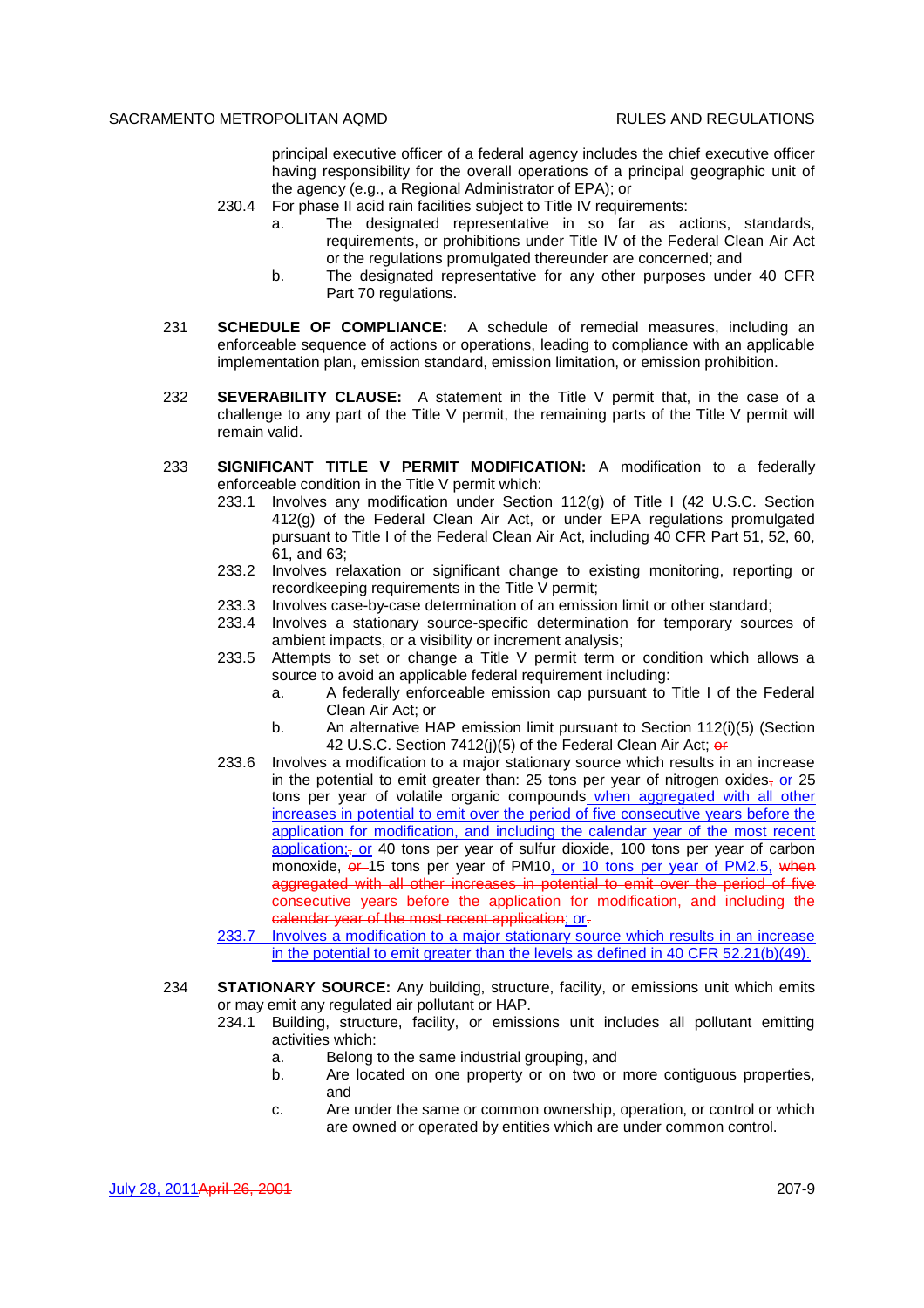- 234.2 Pollutant emitting activities shall be considered as part of the same industrial grouping if:
	- a. They belong to the same two-digit standard industrial classification code, or
	- b. They are part of a common production process (Common production process includes industrial processes, manufacturing processes and any connected processes involving a common material).
- 234.3 The emissions from loading and unloading of cargo carriers at the stationary source shall be considered emissions from the stationary source.
- 234.4 The emissions related to the cargo carriers will not be included when determining the applicability of the requirements of Section 101.
- 235 **SUBJECT SOLID WASTE INCINERATOR FACILITY:** Any source that burns solid waste material (except sources required to have a permit under Section 3005 of the Solid Waste Disposal Act) from commercial, industrial or general public sources for which a NSPS has been promulgated.
- 236 **TITLE V PERMIT:** A permit issued, renewed, amended, or revised pursuant to Rule 207, TITLE V - FEDERAL OPERATING PERMIT PROGRAM.
- 237 **UNITED STATES ENVIRONMENTAL PROTECTION AGENCY (EPA):** The Administrator or appropriate delegee of the United States Environmental Protection Agency.
- 238 **VOLATILE ORGANIC COMPOUND (VOC):** For the purposes of this rule, "volatile organic compound" has the same meaning as in Rule 101—GENERAL PROVISIONS AND DEFINITIONS.
- 239 **VOLUNTARY EMISSIONS CAP:** An optional federally enforceable emissions limit on one or more emissions unit(s) which a source assumes in order to avoid an applicable federal requirement. The source remains subject to all other applicable federal requirements.

## **300 STANDARDS**

## 301 **TIMING FOR SUBMITTAL OF A COMPLETE TITLE V PERMIT APPLICATION:**

301.1 **Application Submittal for Existing Stationary Sources:** The owner or operator of a stationary source subject to the requirements of this rule and commencing operation on or prior to September 5, 1995 shall submit to the Air Pollution Control Officer a complete permit application for a Title V permit to operate by September 5, 1996 or at an earlier date if required by the Air Pollution Control Officer. The owner or operator of a stationary source with potential to emit at or above the major source trigger levels but with actual emissions below the following emission levels for each pollutant shall submit to the Air Pollution Control Officer a complete application for Title V permit to operate no later than June 30, 2001:

- Less than 12.5 tons per year or half Title I of the Federal Clean Air Act major source thresholds corresponding the nonattainment designation of the District, whichever is lower, of nitrogen oxides or volatile organic compounds;
- Less than 50 tons per year or half the major source thresholds listed in 40 CFR Part 52 which corresponds to the nonattainment designation of the District, whichever is lower, of PM10 or sulfur dioxide;
- ess than 50 tons per year or half the major source thresholds listed in 40 CFR Part 51 which corresponds to the nonattainment designation of the District, whichever is lower, of carbon monoxide;
- Less than 7 tons per year of any single hazardous air pollutant; or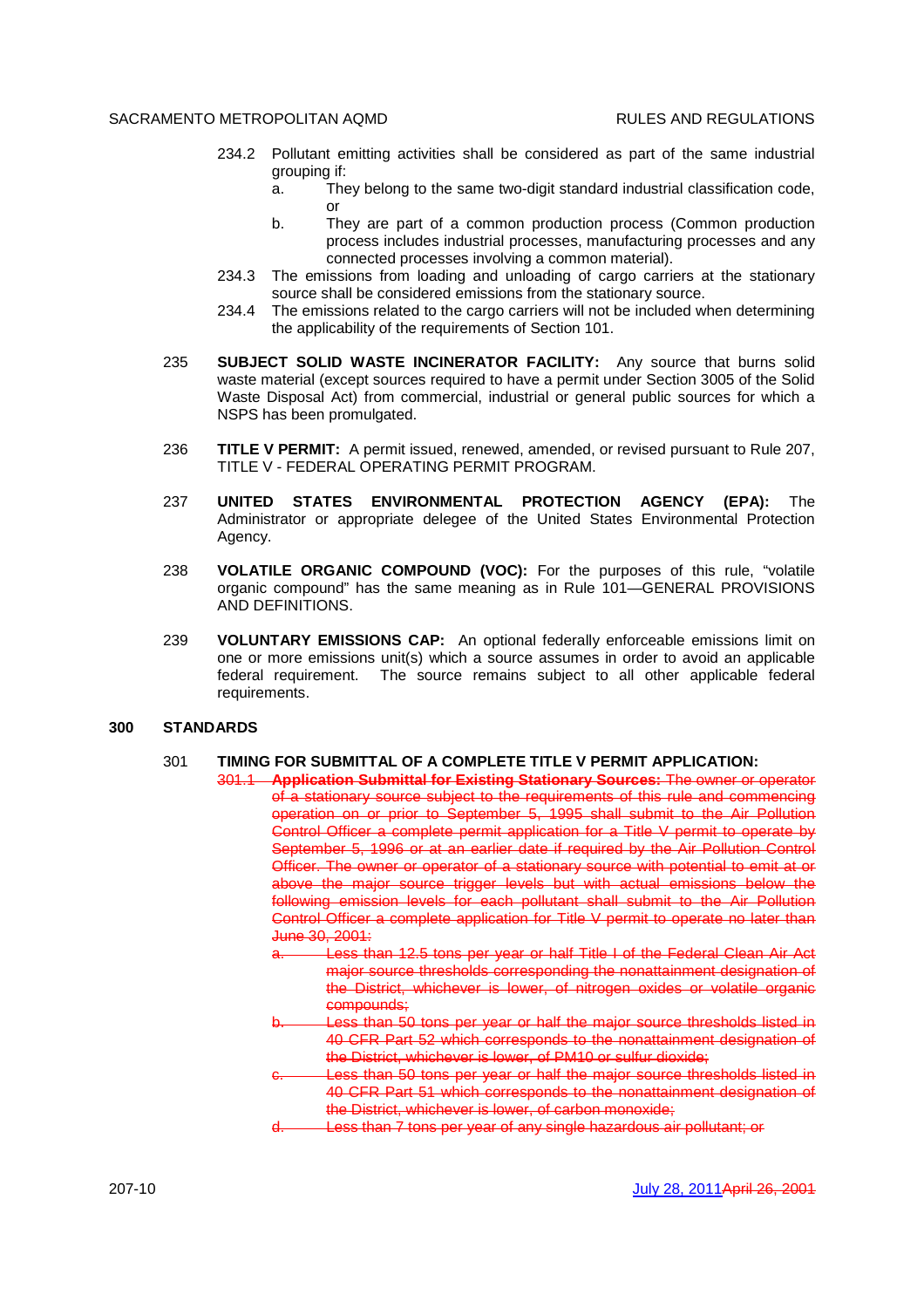Less than 15 tons per year of any combination of hazardous air pollutants.

For purpose of this subsection, actual emissions shall be the maximum total annual emissions from all permitted equipment at the stationary source during the maximum 12 month period from January 1992 up to September 5, 1995 as calculated by the District detailing throughputs of process materials, throughputs of materials stored and usage of materials.

- 301.12 **Application Submittal for New Stationary Sources Commencing Operation After September 5, 1995**: The owner or operator of a new stationary source which becomes subject to the requirements of this rule shall submit to the Air Pollution Control Officer a complete Title V permit application for a Title V permit to operate within 12 months of commencing operation.
- 301.23 **Application Submittal for Modified Stationary Sources**: The owner or operator of an existing stationary source which becomes subject to the requirements of this Rule because of modifications to its operation shall submit to the Air Pollution Control Officer a complete Title V permit application for a Title V permit to operate within 12 months of commencing modified operation.
- 301.34 **Application Submittal for Renewal:** The owner or operator of a stationary source shall submit to the Air Pollution Control Officer a complete Title V permit application for renewal no later than 12 months prior to the expiration date of the Title V permit.
- 301.45 **Application Submittal for Phase II Acid Rain Facilities:** The owner or operator of an Phase II Acid Rain Facility shall additionally submit to the Air Pollution Control Officer a standard acid rain permit application and forms required by 40 CFR Part 72<sup>-</sup> no later than January 1, 1996 for initial Phase II acid rain SO<sub>x</sub> permits and no later than January 1, 1998 for initial Phase II acid rain  $N\Theta_{\chi}$ permits.
- 301.56 **Application Submittal for Minor Title V Permit Modifications:** The owner or operator of a the stationary source shall submit to the Air Pollution Control Officer a complete Title V permit application for minor Title V permit modification. The application shall be submitted after receiving any required preconstruction permit from the District and before commencing operation associated with the Minor Title V permit modification.
- 301.67 **Application Submittal for Significant Title V Permit Modifications:** The owner or operator of a stationary source shall submit to the Air Pollution Control Officer a complete Title V permit application for Significant Title V permit modification. The application shall not be submitted prior to receiving any required preconstruction permit from the District but no later than 12 months after commencing an operation associated with the Significant Title V permit modification. Where an existing federally enforceable Title V permit condition would prohibit such change in operation or the stationary source is not required to obtain a preconstruction permit, the owner or operator must obtain a Title V permit modification before commencing operation.
- 301.78 **Application Submittal for Acid Rain Permit Modification:** A permit modification of the acid rain portion of the Title V permit shall be governed by regulations promulgated pursuant to Title IV of the Federal Clean Air Act.
- 301.89 **Application Submittal for Existing Stationary Sources that Become not Currently Subject to the Requirements of this Rule:** The owner or operator of a stationary source that becomes subject to this Rule, because of a change in a federally enforceable permit term or condition, or because of EPA or District rulemaking shall submit to the Air Pollution Control Officer a complete Title V permit application within 12 months of the date of becoming subject to this Rule.

## 302 **CORRECTING AND UPDATING OF A TITLE V PERMIT APPLICATION:**

302.1 The applicant shall submit to the Air Pollution Control Officer timely updates to the Title V application as new requirements become applicable to the source.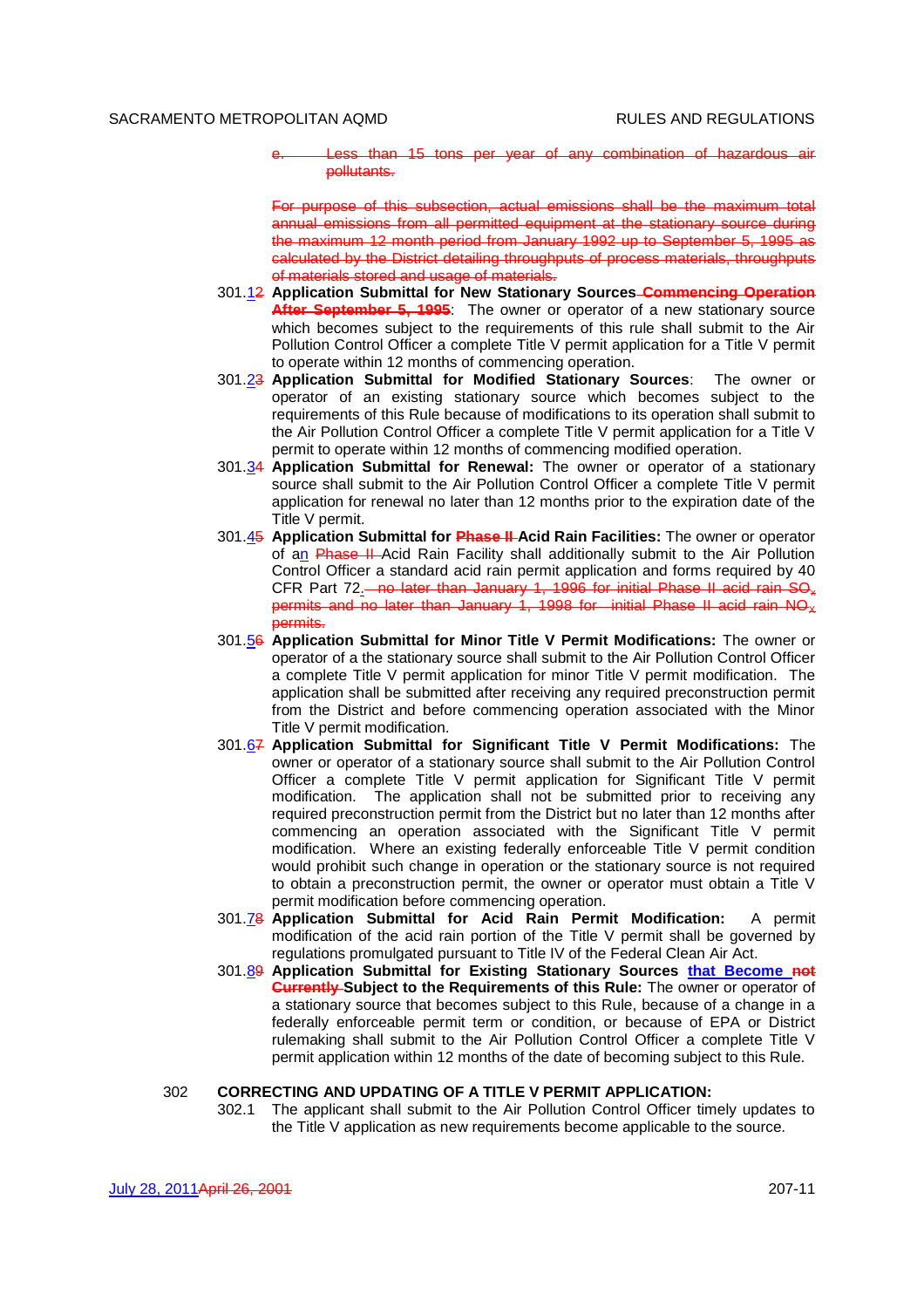- 302.2 The applicant shall submit to the Air Pollution Control Officer any additional information necessary to correct any incorrect information in the Title V permit application upon becoming aware of such incorrect submittal or if the applicant is notified by the Air Pollution Control Officer of such incorrect submittal.
- 302.3 The applicant shall submit to the Air Pollution Control Officer any additional information relating to the Title V application within 30 days if such information is requested in writing by the Air Pollution Control Officer.

## 303 **TITLE V APPLICATION SHIELD:**

- 303.1 No stationary source may operate after the time that it is required to submit a timely and complete Title V application except in compliance with a Title V permit issued pursuant to this rule. Prior to final permitting action, an existing major stationary source shall not be in violation and shall not be subject to enforcement action for operating without a Title V permit to operate if the stationary source has complied with all of the following requirements:
	- a. The applicant has submitted to the Air Pollution Control Officer a complete Title V permit application in a timely manner required pursuant to Sections 301.1 and Section 301.3;
	- b. The applicant continues to submit to the Air Pollution Control Officer timely updates to the Title V permit application required pursuant to Section 302.1;
	- c. The applicant submits to the Air Pollution Control Officer any additional information required pursuant to Sections 302.2 and 302.3; and
	- d. The Title V permit has not been canceled, suspended or terminated.
- 303.2 Title V permit expiration terminates the stationary source's right to operate unless a timely and complete Title V permit application for renewal has been submitted and the stationary source complies with subsections 303.1a, b, c, and d. The Title V permit will not expire until the Title V permit renewal has been issued or denied.
- 304 **CERTIFICATION REQUIREMENTS:** Any Title V application form, report, or compliance certification submitted pursuant to these regulations shall contain certification by a responsible official. The certification shall state that, based on information and belief formed after reasonable inquiry, the statements and information in the document are true, accurate, and complete.

# 305 **TITLE V PERMIT CONTENT:** A Title V permit shall contain all of the following information and provisions:

### 305.1 **Standard Permit Requirements**:

- a. **Emission Limitations and Standards:** The Title V permit shall include all operational requirements and limitations that assure compliance with all applicable federal requirements. The fugitive emissions shall be included in the Title V permit in the same manner as stack emissions.
- b. **Alternative Operating Scenarios**: The Title V permit shall include conditions specifying compliance provisions for alternative operating scenarios pursuant to Section 308.1 if the responsible official identifies more than one operating scenario.
- c. **Referencing of Origin and Authority for Each Title V Permit Condition:** The Title V permit shall specify and reference the origin of and authority for each term or condition, and identify any difference in form as compared to the applicable federal requirement upon which the term or condition is based.
- d. **Listing of Conflicting Requirements:** The Title V permit shall state that, where an applicable federal requirement of the Federal Clean Air Act is more stringent than an applicable federal requirement of regulations promulgated under Title IV of the Federal Clean Air Act, both provisions shall be incorporated into the Title V permit and shall be enforceable by the EPA.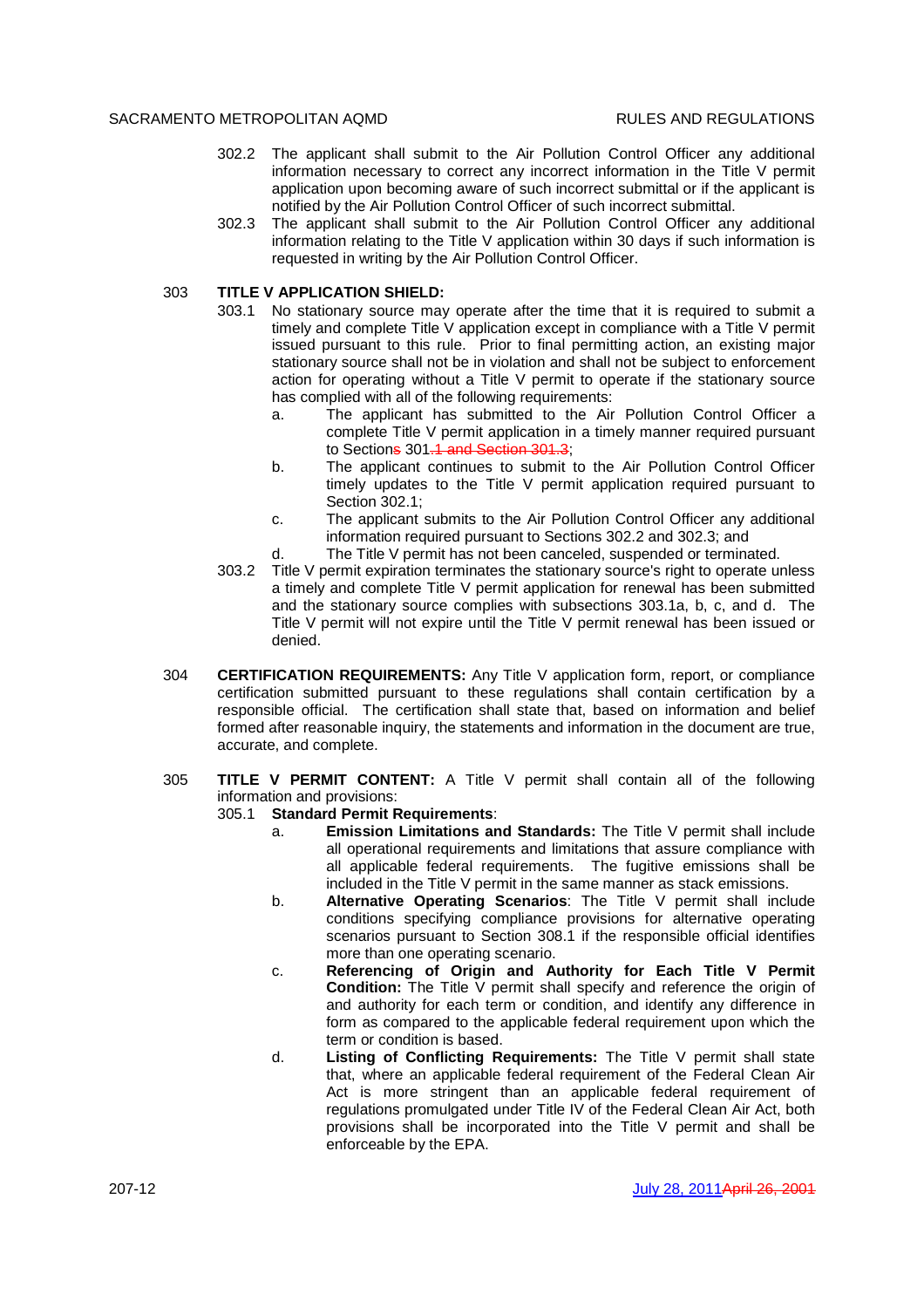- e. **Title V Permit Duration:** The duration shall be specified pursuant to Section 306.
- f. **Monitoring Requirements:** The Title V permit shall contain conditions addressing the following requirements:
	- 1. All emissions monitoring and analysis procedures or test methods required under the applicable requirements, including any procedures and test methods promulgated pursuant to Sections 114(a)(3) or 504(b) (42 U.S.C. Sections 7414(a)(3) or 7661c(b) of the Federal Clean Air Act.
	- 2. Where an applicable requirement does not require periodic testing or instrumental or noninstrumental monitoring (which may consist of recordkeeping designed to serve as monitoring), periodic monitoring sufficient to yield reliable data from the relevant time period that are representative of the source's compliance with the Title V permit as reported pursuant to Section 305.1(g) and Section 501. Such monitoring requirements shall assure the use of terms, test methods, averaging periods, and other statistical conventions consistent with the applicable requirements:
	- 3. As necessary, requirements concerning the use, maintenance, and where appropriate, installation of monitoring equipment or methods; and
	- 4. Compliance certification, testing, monitoring, reporting, and recordkeeping requirements sufficient to assure compliance with the terms and conditions of the Title V permit.
- g. **Recordkeeping Requirements:** The Title V permit shall including conditions for any applicable recordkeeping requirements including those specified in Section 502.
- h. **Reporting Requirements:** The Title V permit shall include conditions for any applicable reporting requirements including those specified in Section 501.
- i. **Title IV Sources:** A permit condition prohibiting emissions exceeding any allowances that the source lawfully holds under Title IV of the Federal Clean Air Act or the regulations promulgated thereunder which includes the following:
	- 1. No Title V permit revision shall be required for increases in emissions that are authorized by allowances acquired pursuant to the acid rain program, provided that such increases do not require a Title V permit revision under any other applicable requirement;
	- 2. No limit shall be placed on the number of allowances held by the stationary source. The stationary source may not, however, use allowances as a defense to noncompliance with any other applicable requirement; and
	- 3. Any such allowances shall be accounted for according to the procedures established in regulations promulgated under Title IV of the Federal Clean Air Act.
- j. **Severability:** A severability clause
- k. **Permit Compliance Provisions:** A provision in the Title V permit stating the following:
	- 1. The permittee must comply with all conditions of the Title V permit.
	- 2. It shall not be a defense for a permittee in an enforcement action that it would have been necessary to halt or reduce the permitted activity in order to maintain compliance with the conditions of the Title V permit.
	- 3. The Title V permit may be modified, revoked, reopened, and reissued, or terminated for cause.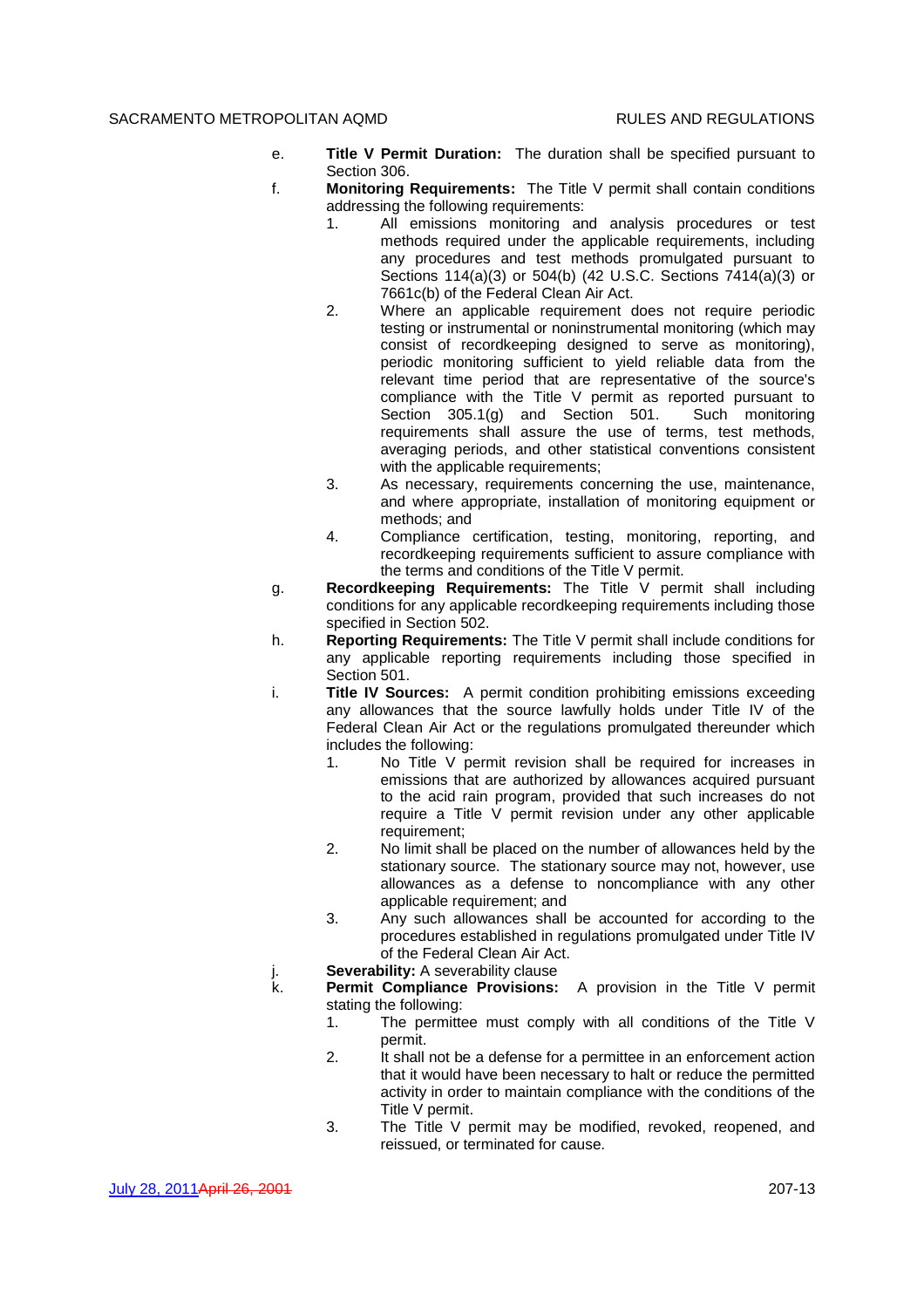- 4. The permittee shall furnish to the Air Pollution Control Officer, within a reasonable time, any information that the Air Pollution Control Officer may request in writing to determine whether cause exists for modifying, revoking and reissuing, or terminating the permit pursuant to Section 411 or to determine compliance with the Title V permit. Upon request, the permittee shall also furnish to the Air Pollution Control Officer copies of records required to be kept by the Title V permit conditions or, for information claimed to be confidential, the permittee may furnish such records directly to the EPA along with a claim of confidentiality.
- 5. Noncompliance with any Title V permit condition is grounds for Title V permit termination, revocation and reissuance, modification, enforcement action, or denial of the Title V permit renewal application. Any violation of the Title V permit shall also be a violation of Rule 207.
- 6. A pending Title V permit action or notification or anticipated noncompliance does not stay any permit condition.
- 7. The Title V permit does not convey any property rights of any sort, or any exclusive privilege.
- 8. The Title V permit shall prohibit emissions exceeding any allowances that the stationary source lawfully holds under Title IV of the Federal Clean Air Act or the regulations promulgated thereunder.
- 305.2 **Enforceability of Title V Permit Conditions:** The Air Pollution Control Officer shall specify in Title V permits all conditions which are federally enforceable.
- 305.3 **Inspection and Entry Requirements:** A provision for inspection and entry requirements pursuant to Section 413.1.
- 305.4 **Schedule of Compliance:** A provision for submitting a schedule of compliance pursuant to Section 413.2.
- 305.5 **Progress Reports:** A provision for submitting progress reports pursuant to Section 413.3.
- 305.6 **Compliance Certification:** A provision for compliance certification pursuant to Section 413.4.
- 305.7 **Payment of Fees:** A Title V permit shall contain a condition requiring the stationary source to pay appropriate fees in accordance with Rule 301, PERMIT FEES - STATIONARY SOURCE. The condition shall require that the Title V permit shall be revoked if fees are not paid.
- 306 **TITLE V PERMIT TERM:** A Title V permit shall have a 5-year fixed term from the date of issuance. The Title V permit shall have a new 5-year fixed term from the date of final action on reopening if the responsible official chooses to submit to the District a complete Title V application for renewal upon reopening of the Title V permit pursuant to Sections 411 or 412 and the Title V permit is renewed according to the administrative procedures listed in Sections 401 through 408.

## 307 **TITLE V PERMIT SHIELD:**

- 307.1 Except as provided in this Rule, the District may expressly provide in the Title V permit a provision stating that compliance with the conditions of the Title V permit shall be deemed compliance with any applicable requirements as of the date of the Title V permit issuance, provided that:
	- a. The Air Pollution Control Officer either:
		- 1. Includes and specifically identifies such requirements in the Title V permit; or
		- 2. Determines in acting on the Title V permit application or revision, in writing, that other requirements specifically identified are not applicable to the stationary source, and the Title V permit includes the determination or a concise summary thereof; and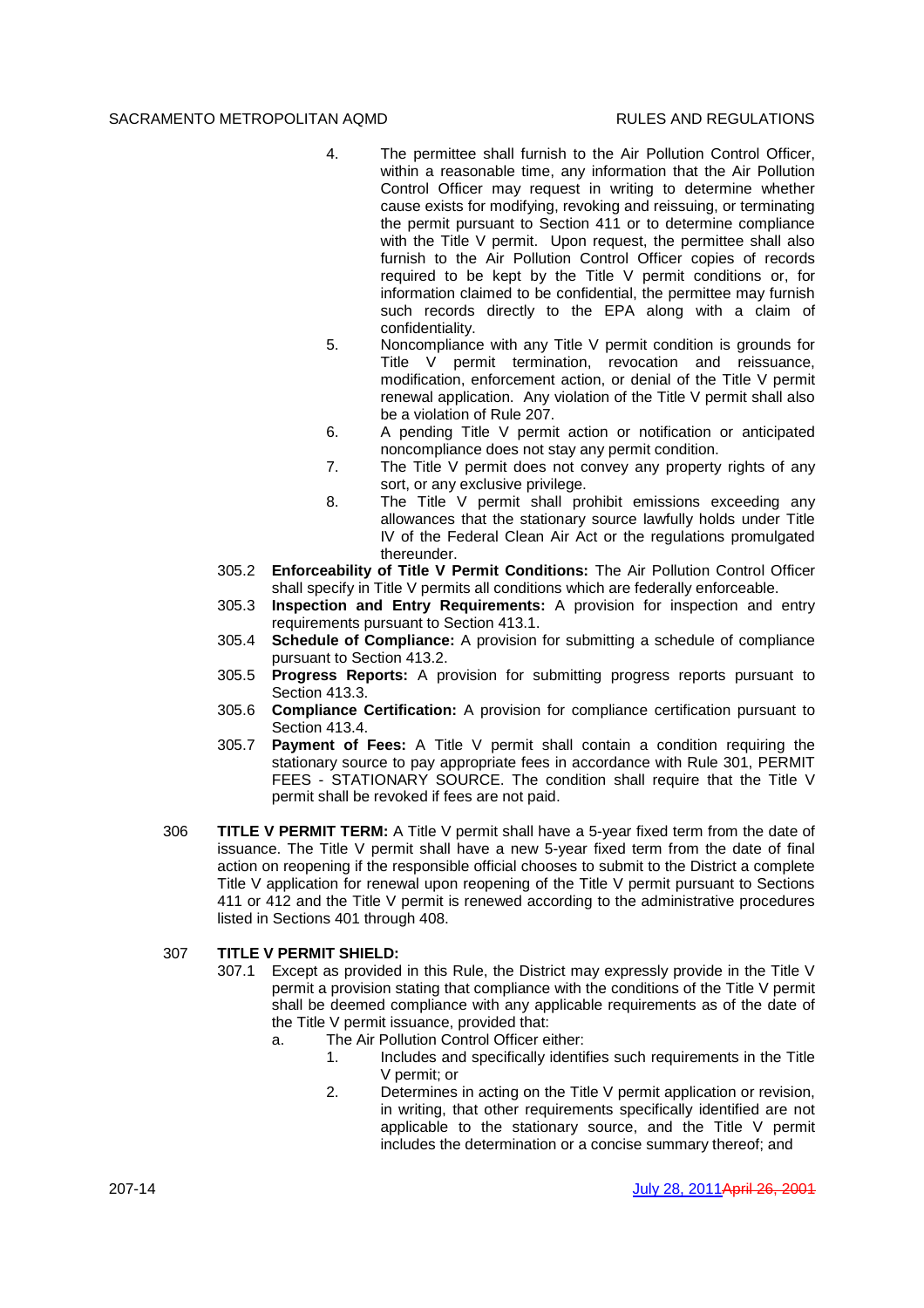- b. The facility specifically requests a Title V permit shield and indicates the following:
	- 1. Specific process units for which a shield is sought;
	- 2. Reason that a Title V permit shield is sought; and
	- 3. Proposed duration of the Title V permit shield.
- 307.2 The Title V permit must expressly state that a Title V permit shield exists. A Title V permit lacking such statement is presumed to have no shield. A shield shall not apply to changes under Section 502(b)(1) (42 U.S.C. Section 7661a(b)(1) of the Federal Clean Air Act, changes under Section 308.3 or any minor Title V permit modifications under Section 410.
- 307.3 The Title V permit shield shall not alter or affect any of the following:
	- a. The provisions of Section 303 (42 U.S.C. Section 7603) of the Federal Clean Air Act, (Emergency Powers) including the authority of the EPA;
	- b. The applicable requirements of the acid rain program, consistent with Section 408(a) (42 U.S.C. Section 7651g(a) of the Federal Clean Air Act;
	- c. The liability of an owner or operator of a stationary source for any violation of regulatory requirements prior to, or at the time of, Title V permit issuance;
	- d. The requirement of the stationary source to provide EPA with information if requested by EPA pursuant to Section 114 (42 U.S.C. Section 7414) of the Federal Clean Air Act;
	- e. The applicability of state or District requirements that are not applicable federal requirements, at the time of Title V permit issuance but which apply to the stationary source, such as state laws concerning toxics;
	- f. The applicability of any regulatory requirements that become applicable to the stationary source after the Title V permit issuance date; or
	- g. The applicability of any regulatory requirements with compliance dates after the Title V permit issuance date.
- 307.4 A request for a Title V permit shield made outside an application for initial Title V permit or Title V permit renewal, shall be applied for as a significant Title V permit modification.
- 308 **OPERATIONAL FLEXIBILITY:** The Air Pollution Control Officer shall allow changes in operation at the stationary source without requiring a Title V permit modification. Changes without a Title V permit modification are not allowed for minor Title V permit modifications or significant Title V permit modifications. This Section shall apply to:
	- 308.1 **Alternative Operating Scenarios:** The Air Pollution Control Officer shall allow the use of alternative operating scenarios provided that the terms and conditions applicable to each operating scenario are:
		- a. Identified by the applicant in the Title V permit application;
		- b. Approved by the Air Pollution Control Officer;
		- c. Specified in the Title V permit conditions; and
		- d. In compliance with all applicable District, state, and federal requirements including Rule 207, TITLE V - FEDERAL OPERATING PERMIT PROGRAM.

The permittee shall maintain a contemporaneous log to record each change made from one operating scenario to another.

- 308.2 **Voluntary Emission Cap:** The Air Pollution Control Officer shall allow permit terms and conditions for emissions trading solely to meet a federally enforceable emissions cap independent of all other applicable federal requirements and District requirements within the stationary source if all existing emission limits and performance standards for emissions units and operations remain in effect, and the terms and conditions of the emissions cap are:
	- a. Identified by the applicant in the Title V permit application;
	- b. Approved by the Air Pollution Control Officer as terms and conditions that include replicable procedures that ensure trades are quantifiable and enforceable;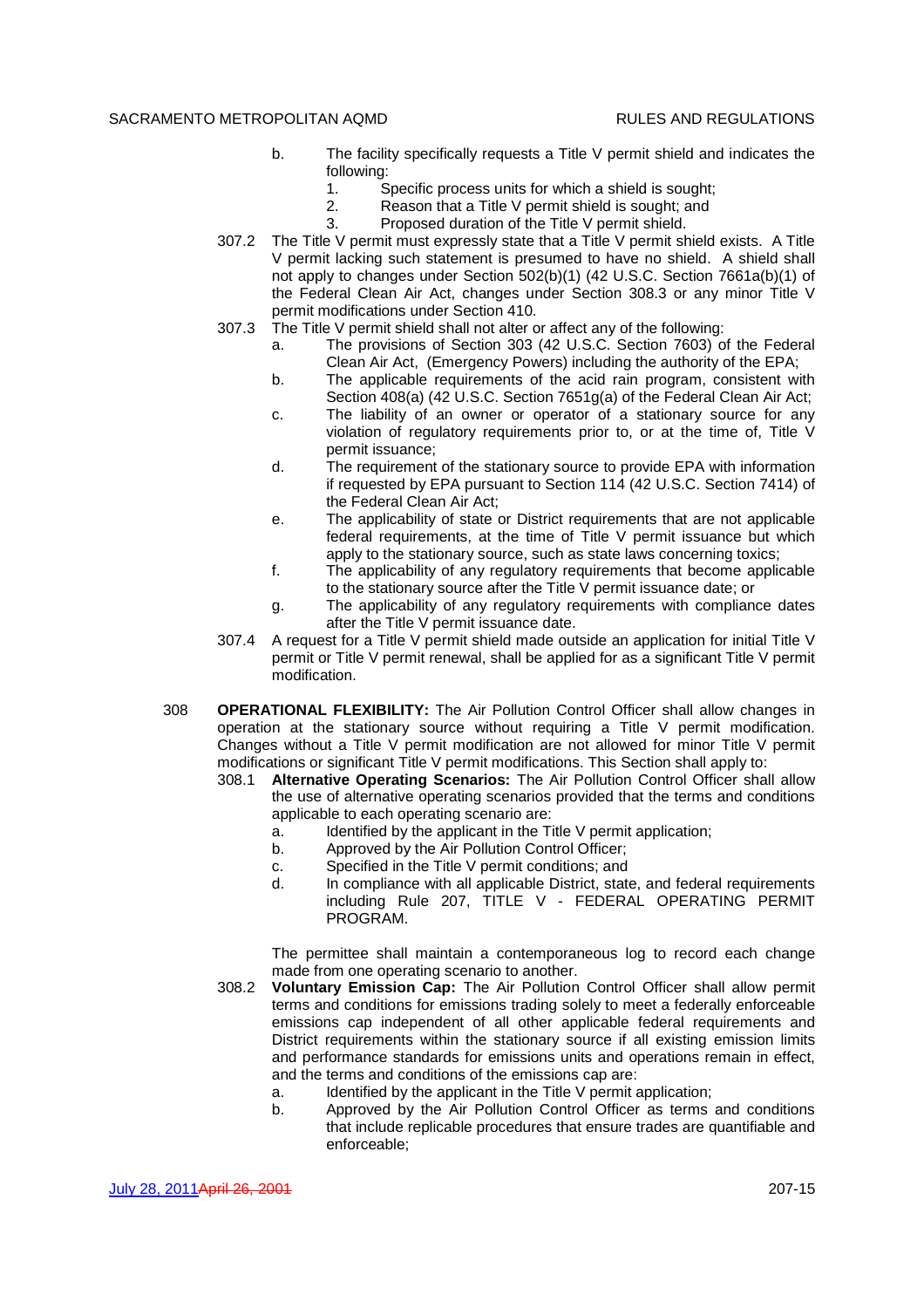- c. Specified in the Title V permit conditions; and
- d. In compliance with all applicable District, State, and federal requirements.

Emissions trading shall not be allowed if it involves a significant Title V permit modification as defined pursuant to Section 233. The permittee shall provide a written notice to the Air Pollution Control Officer and EPA 30 days in advance for a change in operation that is allowed under Section 308.2. The notice shall describe the change in operation, identify the emissions unit which will be affected, the date on which the change will occur and the duration of the change, any change in emission of any air pollutant, whether regulated or not, and any new emissions of any air pollutant not emitted before the change, whether regulated or not and description of how the increases and decreases will comply with the terms of the Title V permit. The Air Pollution Control Officer shall not allow the emissions trade if one or more of the above conditions is not satisfied.

- 308.3 **Contravening an Express Permit Condition:** The owner or operator of a stationary source shall be allowed to make a change in operations that contravenes a Title V permit condition addressing an applicable federal requirement if the Air Pollution Control Officer receives written notice from the permittee at least 30 days before making the changes and if all of the following conditions are met:
	- a. The change does not cause or allow any exceedance of any emission limitation or emission standard which limits the quantity, rate, or concentration of emissions of regulated air pollutants on a continuous basis, including any requirement relating to the operation or maintenance of a facility or emission unit to assure continuous emission reduction and any design, equipment work practice or operational standard. The following changes are operational flexibility changes and may be made if they meet the requirements of Section 308. Example of such change includes but is not limited to the following:
		- 1. Change in the supplier of similar raw materials, fuels, or other coatings.
		- 2. Change in the sequence of the process.
		- 3. Change in the method of raw material addition.
		- 4. Change in the method for product packaging.
		- 5. Lengthening a paint drying oven to provide additional curing time.
	- b. The change is not a modification under any provision of the District's new source review rule in the State ImplementationRule 202, NEW SOURCE REVIEW, or Rule 203, PREVENTION OF SIGNIFICANT DETERIORATION or is not a significant Title V permit modification as defined in Section 233.
	- c. The change does not cause or allow any exceedance of any standard of performance that requires continuous emission reduction, including any requirement relating to the operation or maintenance of a facility or emission unit to assure continuous emission reduction.
	- d. The written notice is clearly marked as a request for operational flexibility under this Section and includes the following information:
		- 1. A description of the change.
		- 2. The date on which the change will occur and any change in emissions of any air pollutant.
		- 3. Any emissions of any pollutant not emitted before the change;
		- 4. Any Title V permit term or conditions that will no longer be applicable.
	- e. The Air Pollution Control Officer does not provide the responsible official with a written denial of the request for operational change within 30 days of receipt of the request for operational change.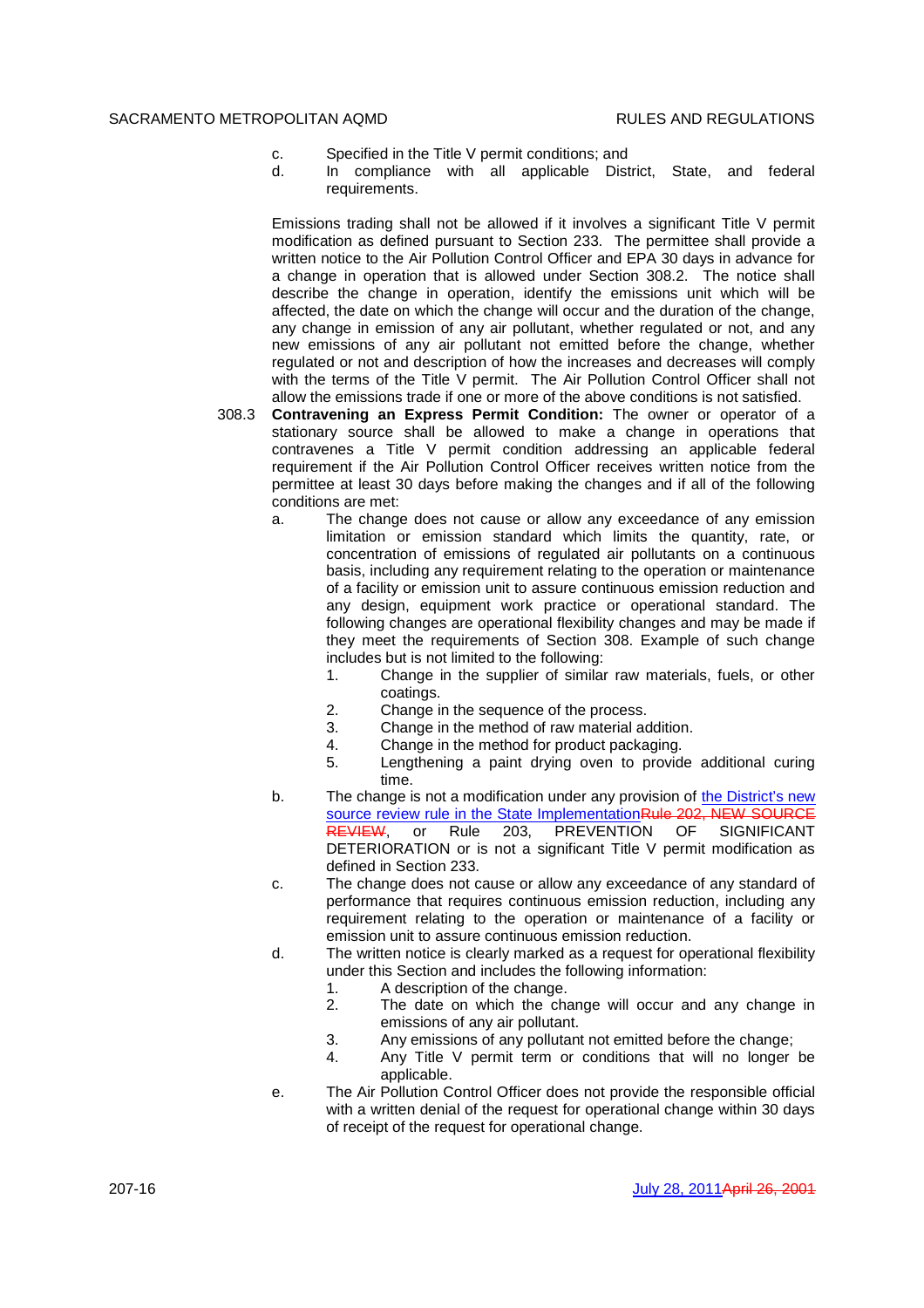f. Such change does not violate applicable requirements or contravene federally enforceable permit terms and conditions that are monitoring (including test methods), recordkeeping, reporting, or compliance certification requirements.

The owner or operator shall not implement the proposed change if the Air Pollution Control Officer objects in writing to the proposal within the 30 day notice period. The notice period shall commence when the proposal is received by the Air Pollution Control Officer. The Air Pollution Control Officer shall object to the contravening of an express permit condition if any of the above conditions is not satisfied.

## **400 ADMINISTRATIVE REQUIREMENTS**

The requirements of Sections 401 through 408 shall apply to initial Title V permits, Title V permit renewals, and minor and significant Title V permit modifications. No Title V permit, Title V permit modification, or renewal shall be issued until the requirements of Sections 305, 401, 403 (except for changes qualifying for minor Title V permit modification procedures), 404, and 405 are met. Modifications to the acid rain section of the Title V permit shall be governed by the 40 CFR Part 72 acid rain regulations or the EPA approved equivalent District regulations.

- 401 **COMPLETE APPLICATION:** The Air Pollution Control Officer shall determine whether the application is complete no later than 60 days after receipt of the application. If the Air Pollution Control Officer determines that the application is not complete, the applicant shall be notified in writing of the decision specifying the information required. Upon receipt of any re-submittal of the application, a new 60-day period to determine completeness shall begin. Completeness of an application or re-submitted application shall be evaluated pursuant to the requirements specified in the District's "LIST AND CRITERIA" which identifies information required of an applicant seeking a permit (authority) to construct or a permit to operate from the District. The Air Pollution Control Officer shall notify the applicant in writing of the decision on the application's completeness. If the Air Pollution Control Officer does not notify the applicant in writing within 60 days of application submittal that the application is incomplete, then the application shall be deemed complete.
- 402 **PRELIMINARY DECISION:** Following acceptance of an application as complete, the Air Pollution Control Officer shall perform the evaluation required to determine compliance with all applicable federal requirements and make a preliminary written decision as to whether a Title V permit should be approved or denied.

## 403 **PUBLICATION AND PUBLIC COMMENT, PRELIMINARY DECISION:**

- 403.1 Within ten (10) calendar days following the preliminary decision, the Air Pollution Control Officer shall publish in at least one newspaper of general circulation in the District a notice stating the preliminary decision of the Air Pollution Control Officer, noting how the pertinent information can be obtained, and inviting written public comments. The notice shall also be given to persons on a mailing list developed by the District, including those who request in writing to be on the mailing list and by other means (such as the District's Website, community groups, public meeting) when necessary to ensure that adequate notice is given.
- 403.2 The notice shall identify all of the following:
	- a. The name and address of the affected stationary source;
	- b. The name and address of the permittee;
	- c. The name and address of the District;
	- d. The activity or activities involved in the permit action;
	- e. The emissions change involved in any Title V permit modification;
	- f. The name, address, and telephone number of a person from whom interested persons may obtain additional information, including copies of the draft Title V permit, the Title V permit application, and all relevant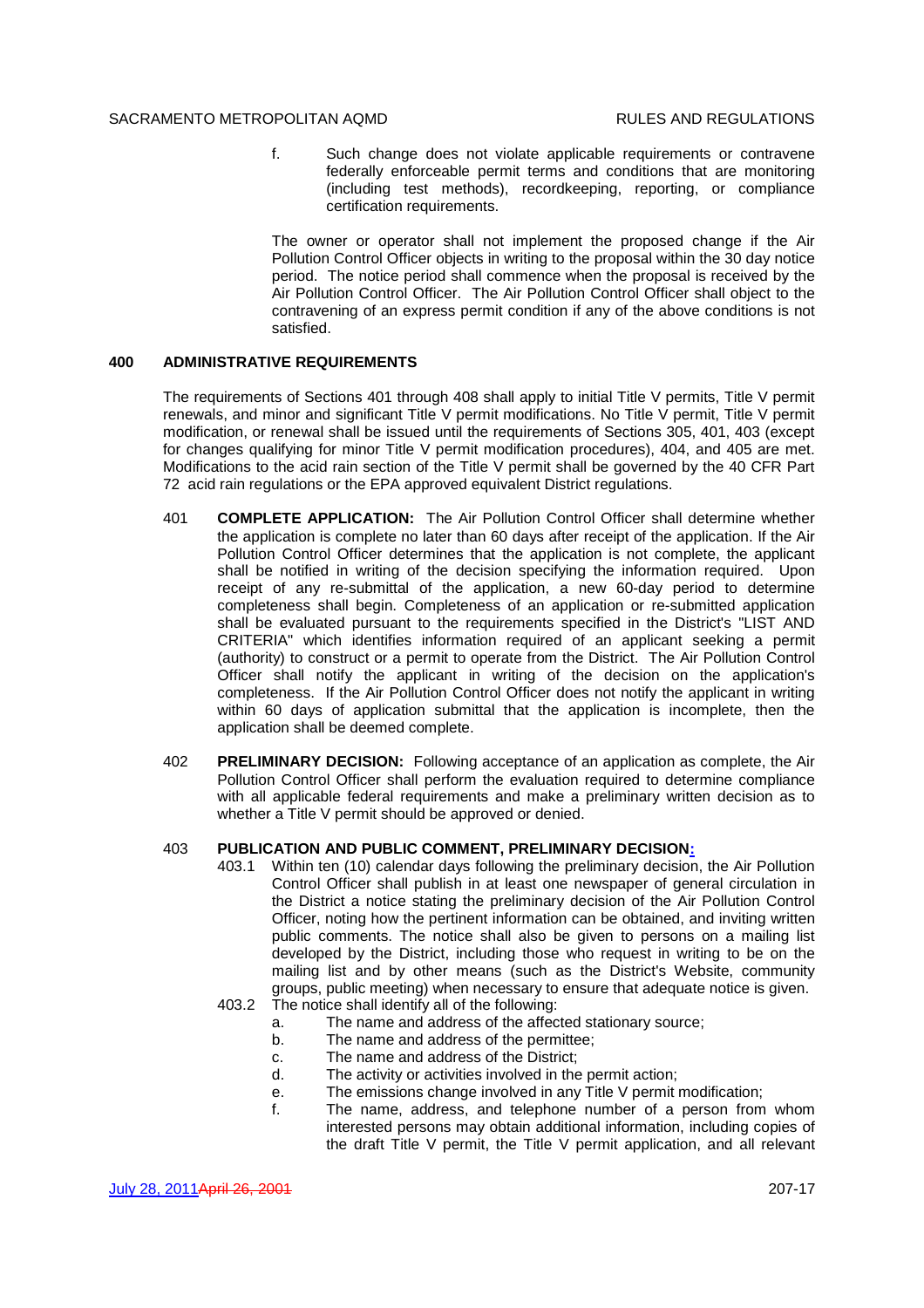supporting materials. Information submitted by the source which contains trade secrets shall be handled in accordance with Section 6254.7 of the California Government Code, and with relevant sections of the Administrative Code of the State of California;

- g. A brief description of the comment procedures; and
- h. The time and place of any hearing that may be held, including a statement of procedures to request a hearing (unless a hearing has already been scheduled).
- 403.3 The Air Pollution Control Officer shall provide at least 30 days for public comment and shall give notice of any public hearing at least 30 days in advance of the hearing.
- 403.4 The Air Pollution Control Officer shall keep a record of the commenters and also of the issues raised during the public comment period. All public comments received by the District during the public comment period shall be available to the public for review upon request.
- 403.5 The Air Pollution Control Officer shall provide a statement that sets the legal and factual basis for the draft Title V permit conditions (including references to the applicable statutory or regulatory provisions). The Air Pollution Control Officer shall send this statement to EPA and to any other person who requests it.

## 404 **TRANSMITTING INFORMATION TO EPA:**

404.1 The Air Pollution Control Officer shall transmit to EPA a copy of each Title V permit application or summary (including any Title V permit application for modification), each proposed Title V permit, and each final Title V permit, unless EPA waives this requirement for specified categories of sources.

## 405 **EPA OBJECTION:**

- 405.1 The Air Pollution Control Officer shall not issue the Title V permit if EPA objects in writing to its issuance within 45 days from receipt of the proposed Title V permit and all necessary supporting information.
- 405.2 If the Air Pollution Control Officer and the applicant do not receive a written objection from EPA within 45 days of the notice provided pursuant to Section 404.1, describing the terms and conditions that the Title V permit shall include to respond to EPA's objection, the Air Pollution Control Officer shall issue the Title V permit.
- 405.3 If the Air Pollution Control Officer receives a written objection from EPA, the Air Pollution Control Officer shall revise and submit a proposed Title V permit in response to EPA objection no later than 90 days from EPA's objection date.

## 406 **PUBLIC OBJECTION:**

- 406.1 If EPA does not object in writing under Section 405, any person may petition the EPA within 60 days after the expiration of the EPA's 45-day review period to make such objection.
- 406.2 Any such petition shall be based only on objections to the Title V permit that were raised with reasonable specificity during the public comment period provided for in Section 403, unless the petitioner demonstrates that it was impracticable to raise such objections within such period, or that the grounds for such objection arose after the end of the review period.
- 406.3 If the Air Pollution Control Officer receives a written objection from EPA as a result of a petition filed under this Section, the Air Pollution Control Officer shall not issue the Title V permit until EPA's objection has been resolved, except that a petition for review does not stay the effectiveness of the Title V permit if the Title V permit was issued after the end of the 45-day review period and prior to an EPA objection.
- 406.4 If the Air Pollution Control Officer has issued the Title V permit prior to receiving a written objection from EPA pursuant to objections raised under this Section, the Title V permit may be reopened for cause by EPA pursuant to Section 412. If EPA notifies the Air Pollution Control Officer to modify, terminate, or revoke the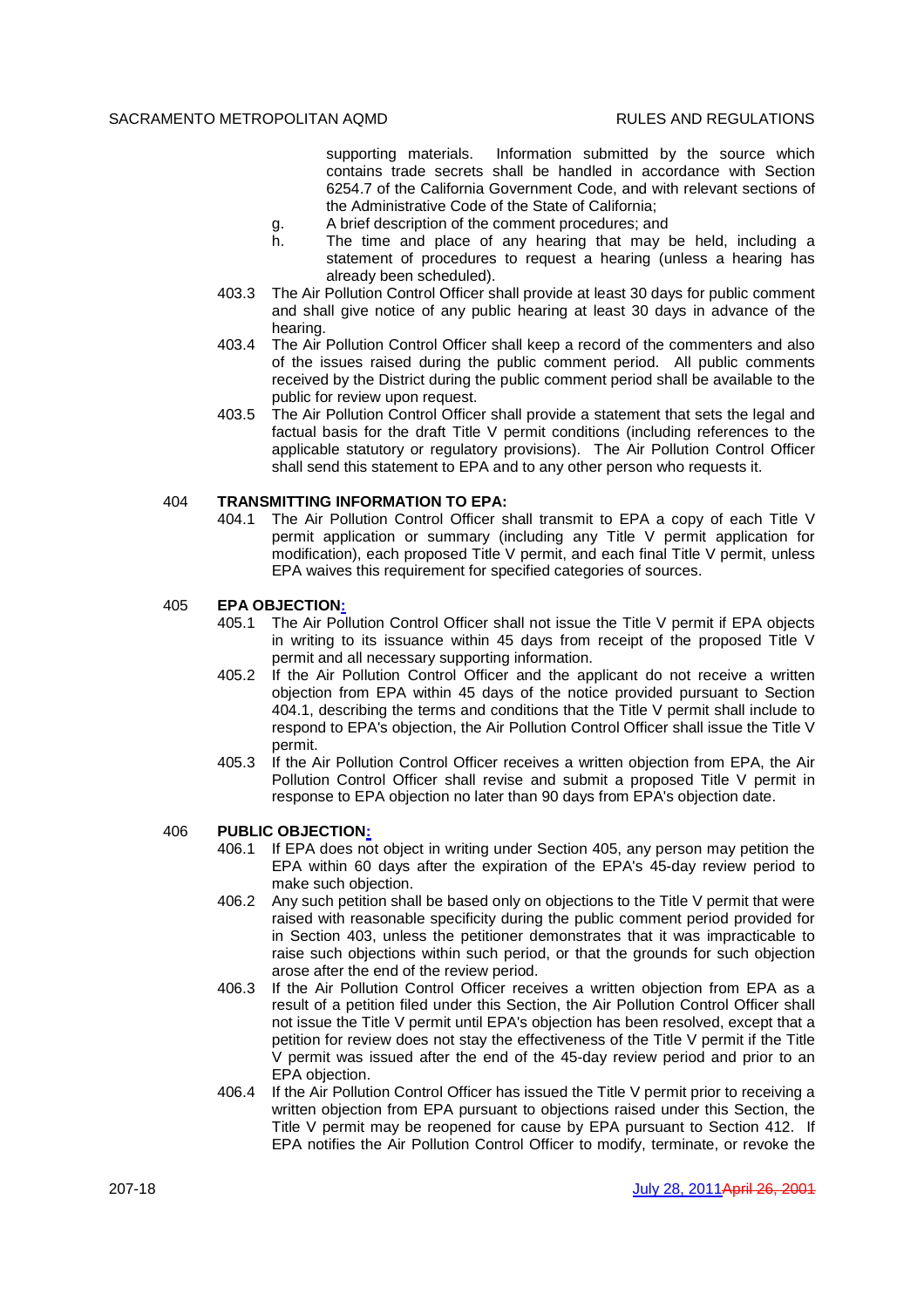Title V permit, the Air Pollution Control Officer shall revise the Title V permit and issue a revised Title V permit that satisfies EPA's objection. The Air Pollution Control Officer shall revise and submit a proposed Title V permit in response to EPA objection no later than 90 days from the EPA objection date.

- 406.5 In any case, the source will not be in violation of the requirement to have submitted a timely and complete Title V permit application.
- 407 **FINAL ACTION ON TITLE V PERMITS:**
	- 407.1 **New Stationary Source:** The Air Pollution Control Officer shall take final action on the Title V permit application for a new stationary source  $\epsilon$  ommencing operation after September 5, 1995 within 18 months after receiving a complete application.
	- 407.2 **Existing Stationary Sources:** The Air Pollution Control Officer shall take final action on one-third of the Title V permit applications received from existing stationary sources commencing operation before September 5, 1995 and another one-third each year after September 5, 1995, and shall take final action on all Title V permit applications by September 5, 1998.
	- 407.3 **Early Reduction under Section 112(i)(5) (42 U.S.C. Section 7412(i)(5) of the Federal Clean Air Act:** The Air Pollution Control Officer shall take final action within 9 months after receiving a complete application for early reduction under Section 112(i)(5) (42 U.S.C. Section 7412(i)(5) of the Federal Clean Air Act.
	- 407.24 **Administrative Title V Permit Amendments:** The Air Pollution Control Officer shall take final action within 60 days after receiving a request for administrative Title V permit amendments.
	- 407.35 **Minor Title V Permit Modifications:** The Air Pollution Control Officer shall take final action within 90 days after receiving a complete application for a minor Title V permit modification or 15 days after the end of EPA's 45-day review period, whichever is later.
	- 407.46 **Significant Title V Permit Modifications:** The Air Pollution Control Officer shall take final action within 18 months after receiving a complete application for significant Title V permit modification.
	- 407.57 **Phase II Acid Rain Sources:** The Air Pollution Control Officer shall take final action on a Title V applications for a sources subject to phase II of the acid rain program in accordance with the deadlines set forth in Title IV of the Federal Clean Air Act and the regulations promulgated thereunder.
	- 407.68 **Title V Permit Renewal:** The Air Pollution Control Officer shall take final action within 12 months after receiving a complete application for Title V permit renewal.
	- 407.79 **Reopening of Title V Permit for Cause Due to a New Applicable Federal Requirement:** The Air Pollution Control Officer shall take final action on a Title V permit reopened for cause because new requirements under the Federal Clean Air Act became applicable to the stationary source no later than 18 months after the promulgation of the applicable federal requirement.
	- 407.810 **Modified Stationary Sources:** The Air Pollution Control Officer shall take final action on  $\underline{a}$  Title V applications from an existing stationary source which becomes subject to the requirements of this Rule because of modification to its operation within 18 months of receiving the complete Title V application.
	- 407.9 **Existing Stationary Sources that Become Subject to the Requirements of this Rule:** The Air Pollution Control Officer shall take final action on a Title V application from an existing stationary source that becomes subject to this Rule, because of a change in a federally enforceable permit term or condition, or because of EPA or District rulemaking, within 18 months of receiving the complete Title V application.
- 408 **NOTIFICATION AND PUBLICATION OF FINAL ACTION:** The Air Pollution Control Officer shall provide written notice of the final action to the permittee and the EPA and shall publish such notice in a newspaper of general circulation in the District and shall make the notice and all supporting documents available for public inspection at the Air Pollution Control District's office.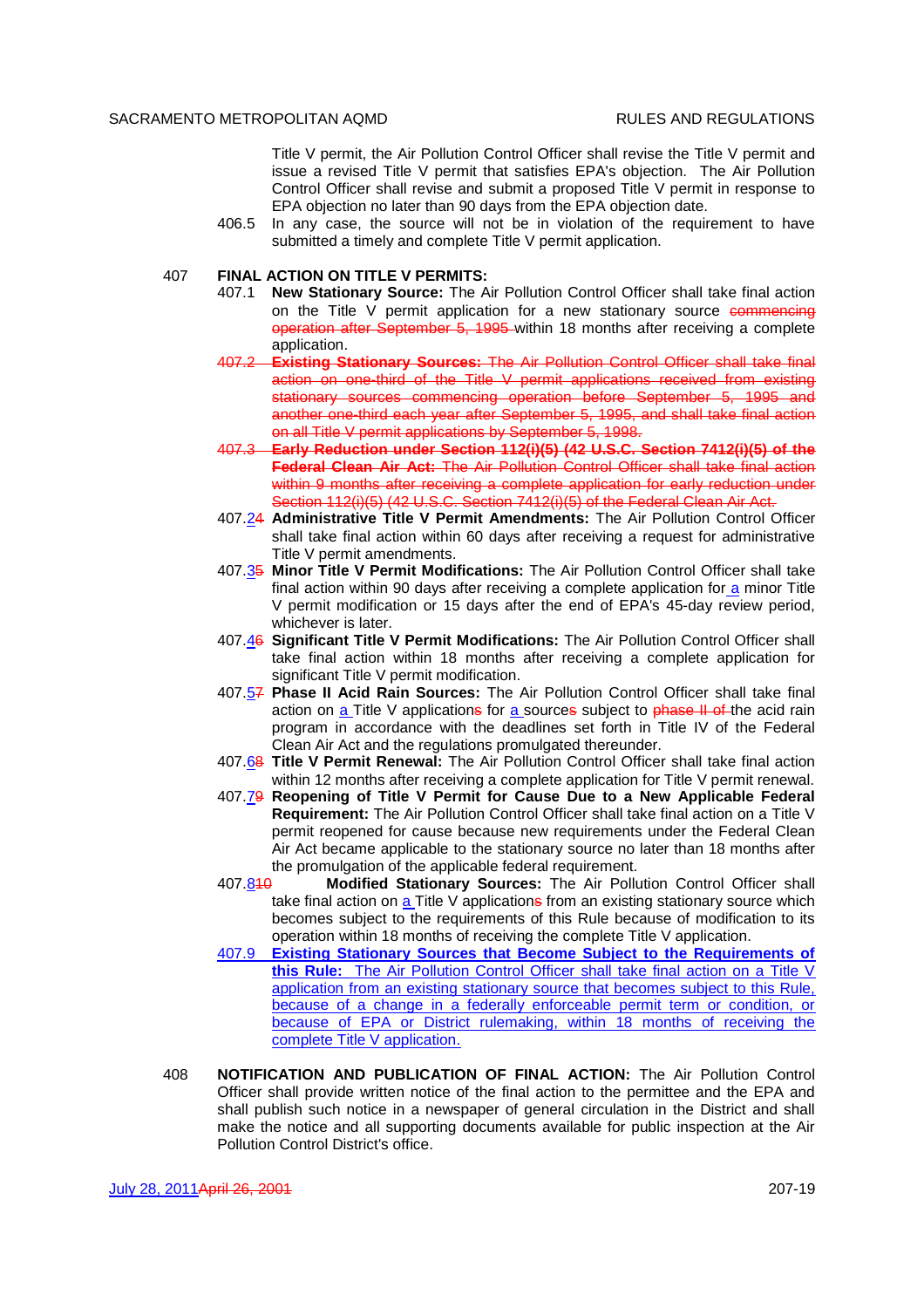## 409 **ADMINISTRATIVE TITLE V PERMIT AMENDMENTS:**

- 409.1 Within 60 days of receiving a written request for administrative Title V permit amendments, the Air Pollution Control Officer shall:
	- a. Take final action on the request incorporating the administrative amendments in the Title V permit without providing a notice to the public or affected states provided that the Air Pollution Control Officer designates any Title V permit revisions as having been made pursuant to this Section; or
	- b. Determine that the requested amendments do not meet the Administrative Title V permit amendments criterias and notify the applicant in writing.
- 409.2 The Air Pollution Control Officer shall submit a copy of the revised Title V permit to the applicant and EPA.
- 409.3 The stationary source may implement any such changes addressed in the request immediately upon submittal of the request.
- 410 **MINOR TITLE V PERMIT MODIFICATIONS:** The Air Pollution Control Officer shall take action on applications for minor Title V permit applications as follows:
	- 410.1 **EPA Notification:** Within 5 business days after receiving a complete application for modification, the Air Pollution Control Officer shall notify EPA in writing of the requested Title V permit modification.
	- 410.2 **EPA Review:** The Air Pollution Control Officer shall allow 45-days for EPA to review the Title V permit modification.
	- 410.3 **Final Action on Application for Minor Title V permit Modification:** Within 90 days after the Air Pollution Control Officer's receipt of the application for minor Title V permit modifications or 15 days after the end of the EPA's 45-day review period, whichever is later, the Air Pollution Control Officer shall:
		- a. Issue the Title V permit modification as proposed;
		- b. Deny the modification application and notify the applicant of reason for such action;
		- c. Determine that the requested modification does not meet the minor modification definition and review under the significant Title V permit modification procedures; or
		- d. Revise the draft Title V permit modification and send the revised version to EPA.
	- 410.4 **Source Ability to Make Changes:** AnThe applicant that has received the required preconstruction permit from the District may make the proposed changes at the stationary source as soon as the applicant has filed an application for Title V minor permit modification has been filed with the Air Pollution Control Officer providing that the applicant has received the required preconstruction permit from the District. After the applicant makes the changes allowed by the preceding sentence, and until the Air Pollution Control Officer takes final action on the application for minor Title V permit modification pursuant to Section 410.3, the stationary source must comply with both the applicable requirements governing the change and the **proposed Title V permit** terms and conditions of the preconstruction permit issued by the District. During this time period, the source need not comply with the existing Title V permit terms and conditions it seeks to modify. However if the stationary source fails to comply with the preconstruction permit issued by the District its proposed Title V permit terms and conditions during this time period, the existing Title V permit terms and conditions it seeks to modify may be enforced against it.
- 411 **REOPENING OF TITLE V PERMIT FOR CAUSE:** The Air Pollution Control Officer shall reopen a Title V permit under the following circumstances:
	- 411.1 To include any new applicable federal requirements that become effective three years or more before the Title V permit renewal date;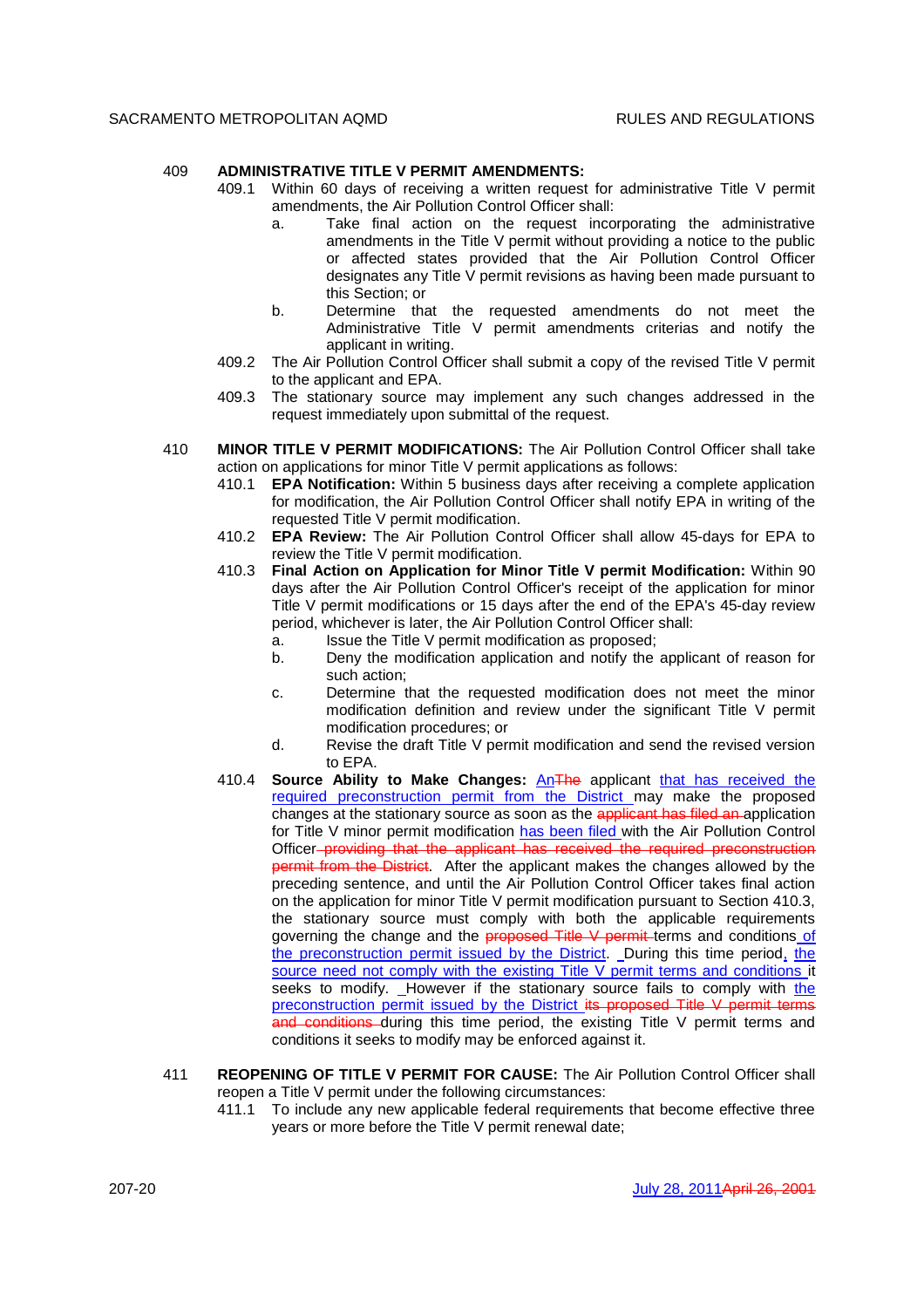- 411.2 To include any new requirements that become applicable to acid rain sources under the acid rain program, such as nitrogen oxides requirements or excess emissions requirements;
- 411.3 If the Air Pollution Control Officer or EPA determine that the Title V permit contains a material mistake or inaccurate statements were made in establishing the Title V permit conditions.
- 411.4 If the Air Pollution Control Officer or EPA determine that the Title V permit must be revised or revoked to assure compliance with applicable federal requirements.

The Air Pollution Control Officer shall notify the permittee at least 30 days prior to reopening the Title V permit. Proceedings to reopen and reissue the Title V permit for cause shall be consistent with the administrative procedures listed in Sections 401 through 408 of this rule and shall affect only those parts of the Title V permit for which cause to reopen exists.

- 412 **REOPENING OF TITLE V PERMIT FOR CAUSE BY EPA:** If the Air Pollution Control Officer receives a written request from EPA to terminate, modify, or revoke and reissue a Title V permit, then:
	- 412.1 The Air Pollution Control Officer shall, within 90 days after receipt of a written notification from EPA to reopen the Title V permit, forward to EPA a proposed determination of modification, termination, or revocation and reissuance, as appropriate. The EPA may extend the 90 day-period for an additional 90 days if a new or revised Title V permit application is necessary or if the Air Pollution Control Officer must require the responsible official to submit additional information.
	- 412.2 If the Air Pollution Control Officer does not receive a written objection from EPA (or does not additionally revise the Title V permit because of public comments) within 90 days after the Air Pollution Control Officer has submitted the revised Title V permit to EPA pursuant to Section 412.1, the Air Pollution Control Officer shall issue the Title V permit as proposed.
	- 412.3 If the Air Pollution Control Officer receives a written objection from EPA after submitting a response to EPA pursuant to Section 412.1, the Air Pollution Control Officer shall, within 90 days from the receipt of the EPA objection, resolve any objection that EPA makes and terminate, modify, or revoke and reissue the Title V permit in accordance with the EPA's objection.
	- 412.4 If the Air Pollution Control Officer fails to submit a proposed determination pursuant to Section 412.1 or fails to resolve any objection pursuant to Section 412.3, EPA may terminate, modify, or revoke and reissue the Title V permit after taking the following actions:
		- a. Providing at least 30 days notice to the responsible official in writing of the reasons for any such action. This notice may be given during the procedures in Sections 412.1 through 412.4; and
		- b. Providing the permittee an opportunity for comment on the EPA's proposed action and an opportunity for a hearing.

The Air Pollution Control Officer shall comply with the notification requirements for the public and affected states listed in Sections 403 through 404.

- 413 **COMPLIANCE REQUIREMENTS:** A stationary source shall comply with all of the following:
	- 413.1 **Inspection and Entry Requirements:** Upon presentation of credentials and other documents as may be required by law, the permittee shall allow the Air Pollution Control Officer or an authorized representative to perform all of the following:
		- a. Enter upon the stationary source's premises where a Title V source is located or emissions related activity is conducted, or where records must be kept under the conditions of the Title V permit;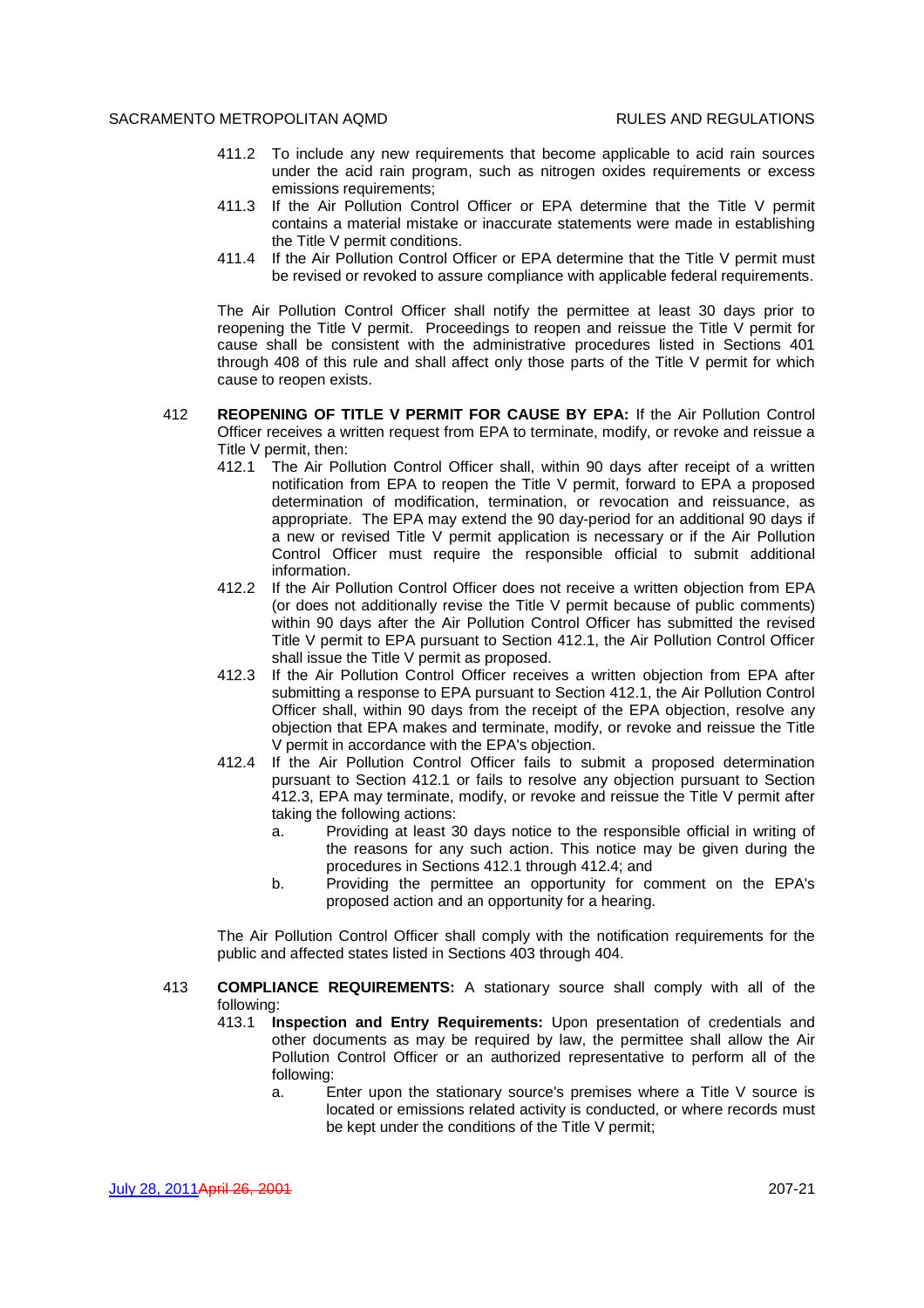- b. Have access to and copy, at reasonable times, any records that must be kept under the conditions of the Title V permit;
- c. Inspect at reasonable times the stationary source, equipment (including monitoring and air pollution control equipment), practices, operations regulated or required under the Title V permit; and
- d. As authorized by the Federal Clean Air Act, sample or monitor at reasonable times substances or parameters for the purpose of assuring compliance with the Title V permit conditions or applicable federal requirements.
- 413.2. **Schedule of Compliance:** The compliance schedule shall contain a compliance plan that contains the following:
	- a. A description of the compliance status of the stationary source with respect to all applicable requirements.
	- b. A description as follows:
		- 1. For applicable requirements with which the source is in compliance, a statement that the source will continue to comply with such requirements.
		- 2. For applicable requirements that will become effective during the Title V permit term, a statement that the source will meet such requirements on a timely basis. A statement that the source will meet in a timely manner applicable requirements that become effective during the Title V permit term shall satisfy this provisions, unless a more detailed schedule is expressly required by the applicable requirements.
		- 3. For requirements for which the source is not in compliance at the time of the Title V permit issuance, a narrative description of how the source will achieve compliance with such requirements.
		- 4. A schedule of compliance for sources that are not in compliance with all applicable requirements at the time of Title V permit issuance. Such schedule shall include a schedule of remedial measures, including an enforceable sequence of actions with milestones, leading to compliance with any applicable requirements for which the source will be in noncompliance at the time of Title V permit issuance. This compliance schedule shall resemble and be at least as stringent as that contained in any judicial consent decree or administrative order to which the source is subject. Any such schedule of compliance shall be supplemental to, and shall not sanction noncompliance with, the applicable requirements on which it is based.
	- c. A schedule for submission of certified progress reports no less frequently than every 6 months for sources required to have a schedule of compliance to remedy violations.
	- d. The compliance plan content requirements specified in this paragraph shall apply and be included in the acid rain portion of a compliance plan for an affected source, except as specifically superseded by regulations promulgated under Title IV of the Federal Clean Air Act with regard to the schedule and method(s) the source will use to achieve compliance with the acid rain emissions limitations.
- 413.3 **Progress Reports:** The permittee shall submit to the Air Pollution Control Officer progress reports on any compliance schedule in the Title V permit at least every six months or more frequently if required by an applicable federal requirement. The progress reports must be certified by the responsible official consistent with Section 304 and shall contain all of the following:
	- a. Dates for achieving the activities, milestones, or compliance required in the schedule of compliance, and dates when such activities, milestones or compliance are achieved; and
	- b. An explanation of why any dates in the schedule of compliance were not or will not be met, and any preventive or corrective measures adopted.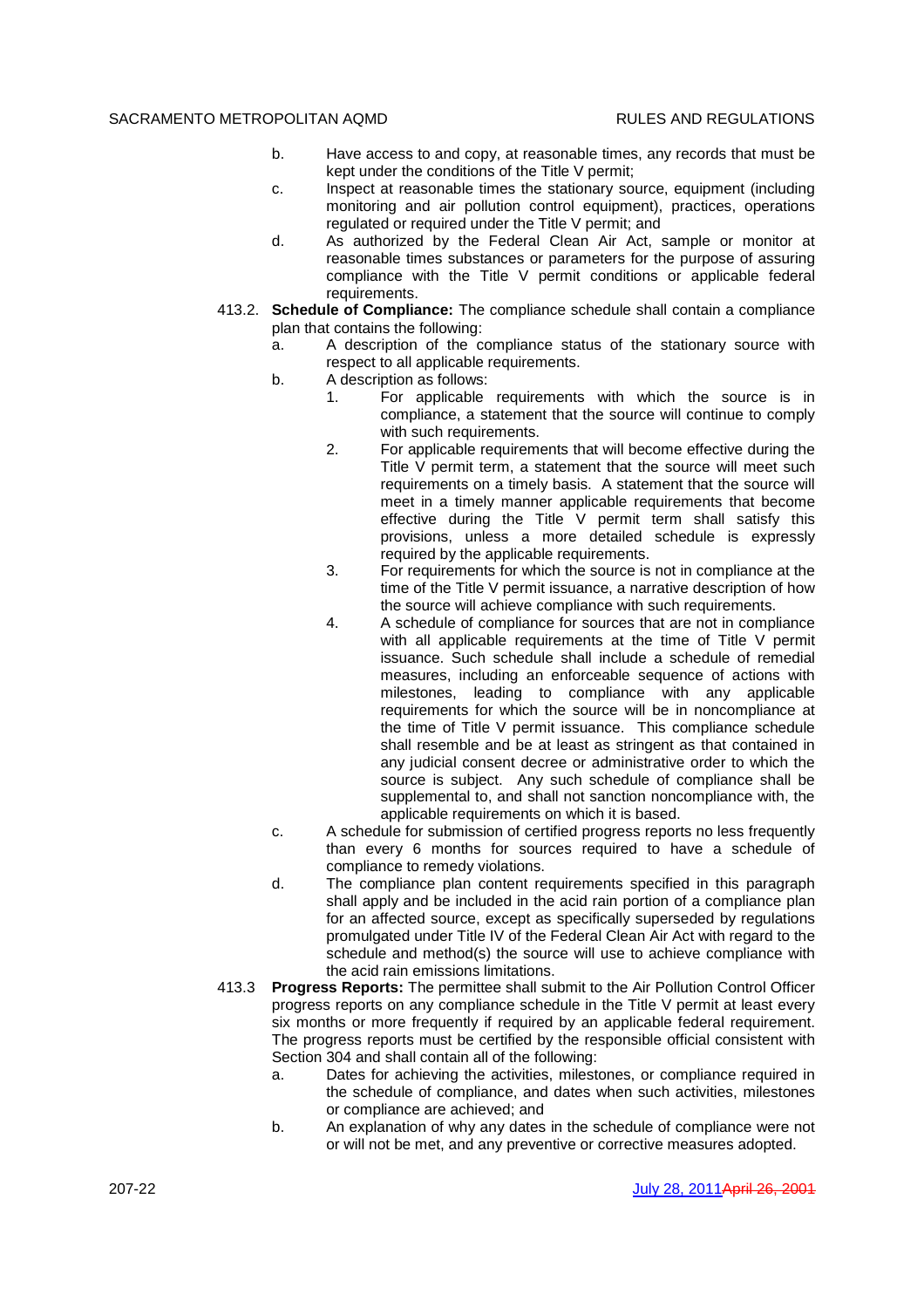- 413.4 **Compliance Certification:** The permittee shall submit to the Air Pollution Control Officer and EPA on an annual basis, unless required more frequently by additional applicable federal requirements such as Section 114(a)(3) and 504(b) (42 U.S.C. Sections 7414(a)(3) and 7661c(b) of the Federal Clean Air Act, a certification of compliance by a responsible official with all terms and conditions contained in the Title V permit, including emission limitations, standards, or work practices. The compliance certification shall include the following:
	- a. The identification of each term or condition of the Title V permit that is the basis of the certification;
	- b. The compliance status and whether compliance was continuous or intermittent;
	- c. The method(s) used for determining the compliance status of the source, currently and over the reporting period;
	- d. Such other facts as the Air Pollution Control Officer may require to determine the compliance status of the source; and
	- e. In accordance with Section 305, a method for monitoring the compliance of the stationary source with its emissions limitations, standards, and work practices.

## 414 **EMERGENCY PROVISIONS:**

- 414.1 **Effect of an Emergency:** An emergency constitutes an affirmative defense to an action brought for noncompliance with such technology based emission limitations if the conditions of Section 414 are met.
- 414.2 **Affirmative Defense of an Emergency:** The affirmative defense of an emergency shall be demonstrated through properly signed, contemporaneous operating logs, or other relevant evidence that:
	- a. An emergency occurred and that the permittee can identify the cause(s) of the emergency;
	- b. The permitted facility was at the time being properly operated;
	- c. During the period of the emergency the permittee took all reasonable steps to minimize levels of emissions that exceeded the emission standards, or other requirements in the Title V permit;
	- d. The permittee submitted notice of the emergency to the Air Pollution Control Officer within 2 working days of the time when emissions limitations were exceeded due to the emergency. The notice must contain a description of the emergency, and corrective actions taken.
- 414.3 **Burden of Proof:** In any enforcement proceedings, the permittee seeking to establish the occurrence of an emergency has the burden of proof.

# **500 REPORTING AND RECORDKEEPING**

- 501 **REPORTING REQUIREMENTS:** The permittee must comply with the following:
	- 501.1 The permittee must submit reports of any required monitoring at least every 6 months. All instances of deviations from Title V permit conditions must be clearly identified in such reports. All required reports must be certified by a responsible official consistent with Section 304.
	- 501.2 The permittee must notify the Air Pollution Control Officer of any occurrence which constitutes an emergency as defined in Section 212 as soon as reasonably possible, but no later than one hour after its detection. If the emergency occurs when the Air Pollution Control Officer cannot be contacted, their report of the emergency shall be made at the commencement of the next regular working day. The notification shall identify the time, specific location, equipment involved, and to the extent known the cause(s) of the occurrence.
	- 501.3 The permittee shall report within 24 hours of detection any other deviations from the Title V permit conditions not attributable to emergency.

# 502 **RECORDKEEPING REQUIREMENTS:**

July 28, 2011April 26, 2001 207-23